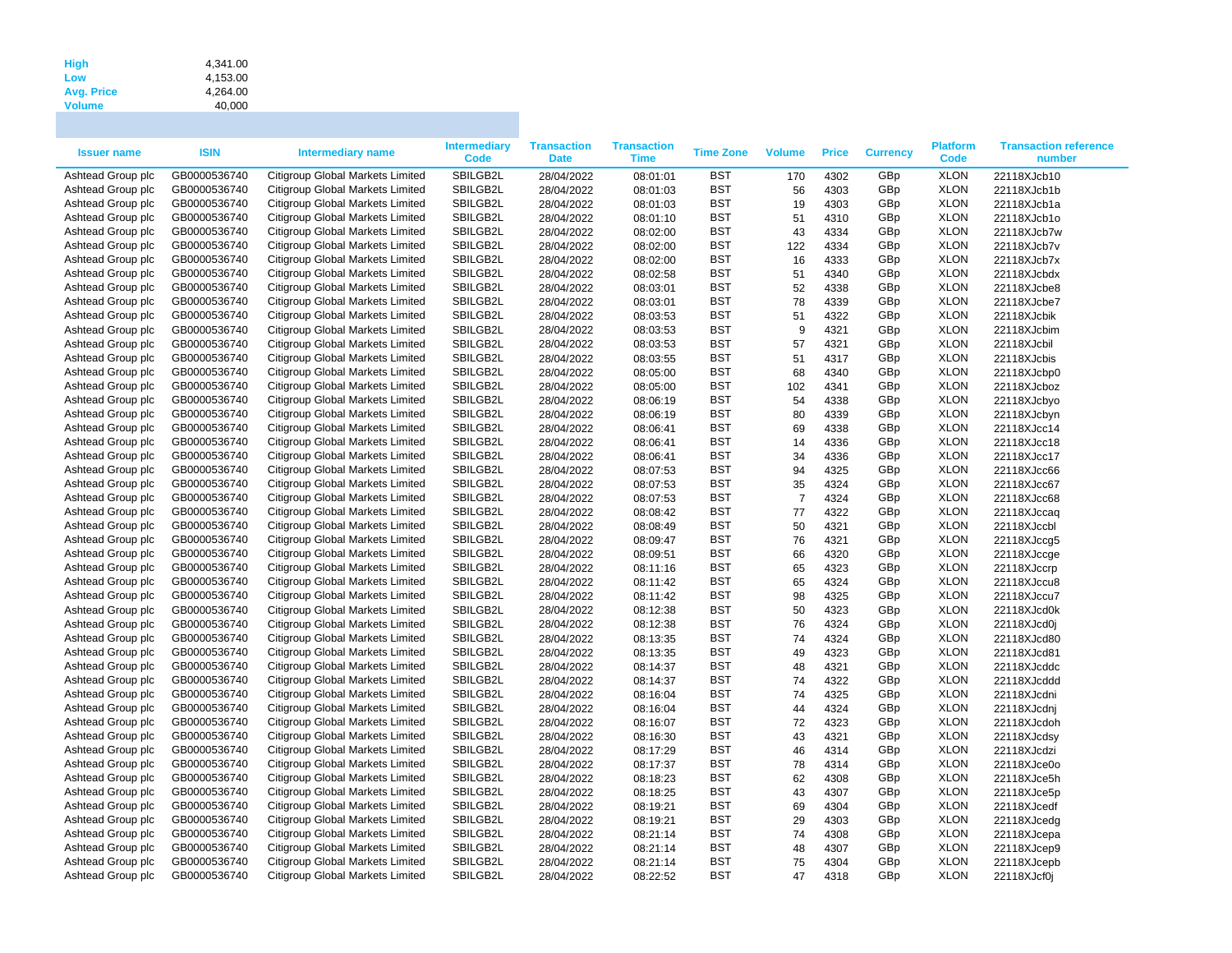| Ashtead Group plc | GB0000536740 | Citigroup Global Markets Limited | SBILGB2L | 28/04/2022 | 08:22:52 | BST        | 70 | 4319 | GBp | <b>XLON</b> | 22118XJcf0i |
|-------------------|--------------|----------------------------------|----------|------------|----------|------------|----|------|-----|-------------|-------------|
| Ashtead Group plc | GB0000536740 | Citigroup Global Markets Limited | SBILGB2L | 28/04/2022 | 08:22:52 | BST        | 47 | 4317 | GBp | XLON        | 22118XJcf0k |
| Ashtead Group plc | GB0000536740 | Citigroup Global Markets Limited | SBILGB2L | 28/04/2022 | 08:23:30 | BST        | 49 | 4309 | GBp | XLON        | 22118XJcf4w |
| Ashtead Group plc | GB0000536740 | Citigroup Global Markets Limited | SBILGB2L | 28/04/2022 | 08:24:33 | BST        | 51 | 4312 | GBp | XLON        | 22118XJcfcz |
| Ashtead Group plc | GB0000536740 | Citigroup Global Markets Limited | SBILGB2L | 28/04/2022 | 08:24:33 | BST        | 38 | 4311 | GBp | XLON        | 22118XJcfd0 |
| Ashtead Group plc | GB0000536740 | Citigroup Global Markets Limited | SBILGB2L | 28/04/2022 | 08:24:37 | BST        | 45 | 4310 | GBp | XLON        | 22118XJcfdi |
| Ashtead Group plc | GB0000536740 | Citigroup Global Markets Limited | SBILGB2L | 28/04/2022 | 08:24:37 | BST        | 45 | 4309 | GBp | XLON        | 22118XJcfdj |
| Ashtead Group plc | GB0000536740 | Citigroup Global Markets Limited | SBILGB2L | 28/04/2022 | 08:26:22 | BST        | 66 | 4298 | GBp | XLON        | 22118XJcfux |
| Ashtead Group plc | GB0000536740 | Citigroup Global Markets Limited | SBILGB2L | 28/04/2022 | 08:26:22 | BST        | 44 | 4297 | GBp | XLON        | 22118XJcfuy |
| Ashtead Group plc | GB0000536740 | Citigroup Global Markets Limited | SBILGB2L |            |          | BST        |    |      |     | XLON        |             |
|                   |              |                                  |          | 28/04/2022 | 08:27:28 |            | 59 | 4300 | GBp |             | 22118XJcg3v |
| Ashtead Group plc | GB0000536740 | Citigroup Global Markets Limited | SBILGB2L | 28/04/2022 | 08:28:54 | BST        | 25 | 4304 | GBp | XLON        | 22118XJcgcf |
| Ashtead Group plc | GB0000536740 | Citigroup Global Markets Limited | SBILGB2L | 28/04/2022 | 08:29:02 | BST        | 11 | 4304 | GBp | XLON        | 22118XJcgd1 |
| Ashtead Group plc | GB0000536740 | Citigroup Global Markets Limited | SBILGB2L | 28/04/2022 | 08:29:22 | BST        | 46 | 4310 | GBp | XLON        | 22118XJcgfa |
| Ashtead Group plc | GB0000536740 | Citigroup Global Markets Limited | SBILGB2L | 28/04/2022 | 08:29:22 | BST        | 94 | 4306 | GBp | XLON        | 22118XJcgfb |
| Ashtead Group plc | GB0000536740 | Citigroup Global Markets Limited | SBILGB2L | 28/04/2022 | 08:29:35 | BST        | 93 | 4307 | GBp | XLON        | 22118XJcggw |
| Ashtead Group plc | GB0000536740 | Citigroup Global Markets Limited | SBILGB2L | 28/04/2022 | 08:30:05 | BST        | 17 | 4305 | GBp | XLON        | 22118XJcgi9 |
| Ashtead Group plc | GB0000536740 | Citigroup Global Markets Limited | SBILGB2L | 28/04/2022 | 08:30:05 | BST        | 42 | 4305 | GBp | XLON        | 22118XJcgi8 |
| Ashtead Group plc | GB0000536740 | Citigroup Global Markets Limited | SBILGB2L | 28/04/2022 | 08:31:07 | BST        | 58 | 4298 | GBp | XLON        | 22118XJcgx3 |
| Ashtead Group plc | GB0000536740 | Citigroup Global Markets Limited | SBILGB2L | 28/04/2022 | 08:31:07 | BST        | 38 | 4297 | GBp | XLON        | 22118XJcgx4 |
| Ashtead Group plc | GB0000536740 | Citigroup Global Markets Limited | SBILGB2L | 28/04/2022 | 08:32:41 | BST        | 38 | 4299 | GBp | XLON        | 22118XJch9f |
| Ashtead Group plc | GB0000536740 | Citigroup Global Markets Limited | SBILGB2L | 28/04/2022 | 08:32:41 | BST        | 59 | 4300 | GBp | XLON        | 22118XJch9e |
| Ashtead Group plc | GB0000536740 | Citigroup Global Markets Limited | SBILGB2L | 28/04/2022 | 08:32:57 | BST        | 58 | 4297 | GBp | XLON        | 22118XJchd8 |
| Ashtead Group plc | GB0000536740 | Citigroup Global Markets Limited | SBILGB2L | 28/04/2022 | 08:33:00 | BST        | 47 | 4297 | GBp | XLON        | 22118XJchdr |
| Ashtead Group plc | GB0000536740 | Citigroup Global Markets Limited | SBILGB2L | 28/04/2022 | 08:34:02 | BST        | 88 | 4300 | GBp | XLON        | 22118XJchm3 |
| Ashtead Group plc | GB0000536740 | Citigroup Global Markets Limited | SBILGB2L | 28/04/2022 | 08:35:19 | BST        | 38 | 4302 | GBp | XLON        | 22118XJci0l |
| Ashtead Group plc | GB0000536740 | Citigroup Global Markets Limited | SBILGB2L |            |          | BST        |    | 4303 | GBp | XLON        | 22118XJci0k |
|                   | GB0000536740 |                                  |          | 28/04/2022 | 08:35:19 |            | 58 |      |     |             |             |
| Ashtead Group plc |              | Citigroup Global Markets Limited | SBILGB2L | 28/04/2022 | 08:35:19 | BST        | 50 | 4303 | GBp | XLON        | 22118XJci0o |
| Ashtead Group plc | GB0000536740 | Citigroup Global Markets Limited | SBILGB2L | 28/04/2022 | 08:35:58 | BST        | 42 | 4303 | GBp | XLON        | 22118XJci6r |
| Ashtead Group plc | GB0000536740 | Citigroup Global Markets Limited | SBILGB2L | 28/04/2022 | 08:37:19 | BST        | 92 | 4307 | GBp | XLON        | 22118XJciet |
| Ashtead Group plc | GB0000536740 | Citigroup Global Markets Limited | SBILGB2L | 28/04/2022 | 08:37:20 | BST        | 57 | 4306 | GBp | XLON        | 22118XJcif4 |
| Ashtead Group plc | GB0000536740 | Citigroup Global Markets Limited | SBILGB2L | 28/04/2022 | 08:39:34 | BST        | 78 | 4303 | GBp | XLON        | 22118XJcis8 |
| Ashtead Group plc | GB0000536740 | Citigroup Global Markets Limited | SBILGB2L | 28/04/2022 | 08:39:34 | BST        | 50 | 4302 | GBp | XLON        | 22118XJcis9 |
| Ashtead Group plc | GB0000536740 | Citigroup Global Markets Limited | SBILGB2L | 28/04/2022 | 08:39:34 | BST        | 39 | 4302 | GBp | XLON        | 22118XJcisb |
| Ashtead Group plc | GB0000536740 | Citigroup Global Markets Limited | SBILGB2L | 28/04/2022 | 08:39:34 | BST        | 46 | 4302 | GBp | XLON        | 22118XJcisc |
| Ashtead Group plc | GB0000536740 | Citigroup Global Markets Limited | SBILGB2L | 28/04/2022 | 08:41:20 | BST        | 54 | 4309 | GBp | XLON        | 22118XJcj29 |
| Ashtead Group plc | GB0000536740 | Citigroup Global Markets Limited | SBILGB2L | 28/04/2022 | 08:41:21 | BST        | 89 | 4308 | GBp | XLON        | 22118XJcj2a |
| Ashtead Group plc | GB0000536740 | Citigroup Global Markets Limited | SBILGB2L | 28/04/2022 | 08:41:23 | BST        | 8  | 4307 | GBp | XLON        | 22118XJcj2u |
| Ashtead Group plc | GB0000536740 | Citigroup Global Markets Limited | SBILGB2L | 28/04/2022 | 08:42:37 | BST        | 59 | 4305 | GBp | XLON        | 22118XJcj89 |
| Ashtead Group plc | GB0000536740 | Citigroup Global Markets Limited | SBILGB2L | 28/04/2022 | 08:42:47 | BST        | 46 | 4304 | GBp | XLON        | 22118XJcj96 |
| Ashtead Group plc | GB0000536740 | Citigroup Global Markets Limited | SBILGB2L | 28/04/2022 | 08:43:56 | BST        | 73 | 4297 | GBp | XLON        | 22118XJcji1 |
| Ashtead Group plc | GB0000536740 | Citigroup Global Markets Limited | SBILGB2L | 28/04/2022 | 08:45:03 | BST        | 80 | 4295 | GBp | XLON        | 22118XJcjmm |
| Ashtead Group plc | GB0000536740 | Citigroup Global Markets Limited | SBILGB2L | 28/04/2022 | 08:45:03 | BST        | 49 | 4295 | GBp | XLON        | 22118XJcjmp |
| Ashtead Group plc | GB0000536740 | Citigroup Global Markets Limited | SBILGB2L | 28/04/2022 | 08:47:17 | BST        | 15 | 4280 | GBp | XLON        | 22118XJcjzc |
| Ashtead Group plc | GB0000536740 | Citigroup Global Markets Limited | SBILGB2L |            |          | BST        |    |      |     | XLON        |             |
|                   |              |                                  |          | 28/04/2022 | 08:47:29 |            | 50 | 4280 | GBp |             | 22118XJck0f |
| Ashtead Group plc | GB0000536740 | Citigroup Global Markets Limited | SBILGB2L | 28/04/2022 | 08:47:42 | BST        | 84 | 4283 | GBp | XLON        | 22118XJck23 |
| Ashtead Group plc | GB0000536740 | Citigroup Global Markets Limited | SBILGB2L | 28/04/2022 | 08:47:44 | BST        | 65 | 4282 | GBp | XLON        | 22118XJck2c |
| Ashtead Group plc | GB0000536740 | Citigroup Global Markets Limited | SBILGB2L | 28/04/2022 | 08:48:20 | BST        | 47 | 4275 | GBp | XLON        | 22118XJck5a |
| Ashtead Group plc | GB0000536740 | Citigroup Global Markets Limited | SBILGB2L | 28/04/2022 | 08:48:20 | BST        | 5  | 4275 | GBp | XLON        | 22118XJck59 |
| Ashtead Group plc | GB0000536740 | Citigroup Global Markets Limited | SBILGB2L | 28/04/2022 | 08:50:51 | BST        | 89 | 4280 | GBp | XLON        | 22118XJcknz |
| Ashtead Group plc | GB0000536740 | Citigroup Global Markets Limited | SBILGB2L | 28/04/2022 | 08:50:51 | <b>BST</b> | 62 | 4279 | GBp | XLON        | 22118XJcko0 |
| Ashtead Group plc | GB0000536740 | Citigroup Global Markets Limited | SBILGB2L | 28/04/2022 | 08:50:55 | <b>BST</b> | 52 | 4279 | GBp | <b>XLON</b> | 22118XJckoq |
| Ashtead Group plc | GB0000536740 | Citigroup Global Markets Limited | SBILGB2L | 28/04/2022 | 08:52:19 | <b>BST</b> | 64 | 4287 | GBp | XLON        | 22118XJcl0e |
| Ashtead Group plc | GB0000536740 | Citigroup Global Markets Limited | SBILGB2L | 28/04/2022 | 08:53:21 | <b>BST</b> | 76 | 4290 | GBp | <b>XLON</b> | 22118XJcl7i |
| Ashtead Group plc | GB0000536740 | Citigroup Global Markets Limited | SBILGB2L | 28/04/2022 | 08:53:29 | <b>BST</b> | 59 | 4289 | GBp | XLON        | 22118XJcl84 |
| Ashtead Group plc | GB0000536740 | Citigroup Global Markets Limited | SBILGB2L | 28/04/2022 | 08:54:12 | <b>BST</b> | 62 | 4285 | GBp | <b>XLON</b> | 22118XJclcm |
| Ashtead Group plc | GB0000536740 | Citigroup Global Markets Limited | SBILGB2L | 28/04/2022 | 08:55:28 | <b>BST</b> | 76 | 4300 | GBp | XLON        | 22118XJclle |
| Ashtead Group plc | GB0000536740 | Citigroup Global Markets Limited | SBILGB2L | 28/04/2022 | 08:56:11 | <b>BST</b> | 73 | 4292 | GBp | XLON        | 22118XJclqo |
| Ashtead Group plc | GB0000536740 | Citigroup Global Markets Limited | SBILGB2L | 28/04/2022 | 08:57:06 | <b>BST</b> | 65 | 4298 | GBp | XLON        | 22118XJclw9 |
| Ashtead Group plc | GB0000536740 | Citigroup Global Markets Limited | SBILGB2L | 28/04/2022 | 08:58:06 | <b>BST</b> | 80 | 4301 | GBp | XLON        | 22118XJcm1h |
| Ashtead Group plc | GB0000536740 | Citigroup Global Markets Limited | SBILGB2L | 28/04/2022 | 08:59:07 | <b>BST</b> | 22 | 4301 | GBp | XLON        | 22118XJcm9b |
|                   |              |                                  |          |            |          |            |    |      |     |             |             |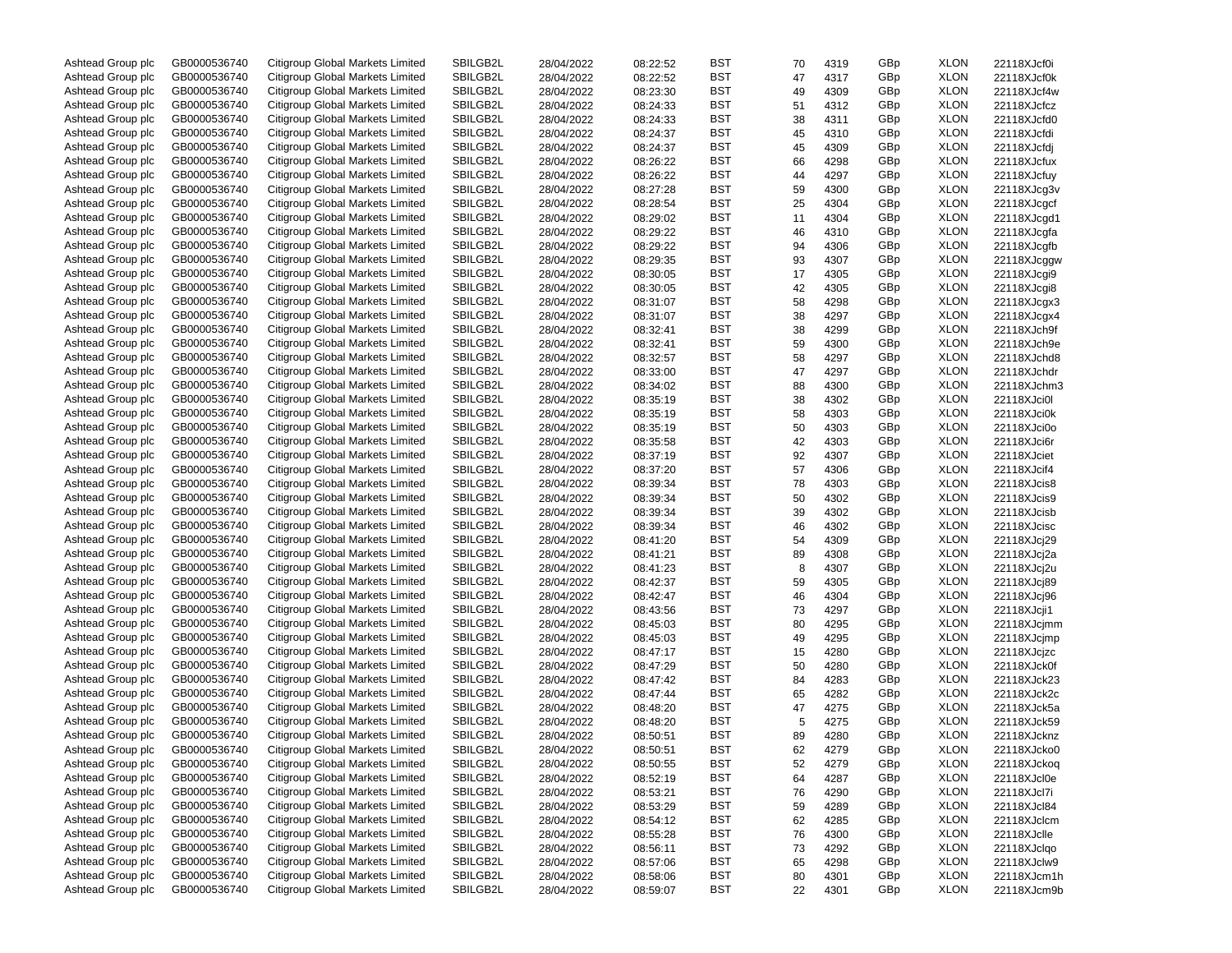| Ashtead Group plc | GB0000536740 | Citigroup Global Markets Limited | SBILGB2L | 28/04/2022 | 08:59:07 | BST        | 51 | 4301 | GBp | <b>XLON</b> | 22118XJcm9a |
|-------------------|--------------|----------------------------------|----------|------------|----------|------------|----|------|-----|-------------|-------------|
| Ashtead Group plc | GB0000536740 | Citigroup Global Markets Limited | SBILGB2L | 28/04/2022 | 09:00:02 | BST        | 73 | 4300 | GBp | <b>XLON</b> | 22118XJcme3 |
| Ashtead Group plc | GB0000536740 | Citigroup Global Markets Limited | SBILGB2L | 28/04/2022 | 09:00:59 | BST        | 73 | 4300 | GBp | <b>XLON</b> | 22118XJcmiu |
| Ashtead Group plc | GB0000536740 | Citigroup Global Markets Limited | SBILGB2L | 28/04/2022 | 09:02:10 | BST        | 74 | 4302 | GBp | <b>XLON</b> | 22118XJcmpm |
| Ashtead Group plc | GB0000536740 | Citigroup Global Markets Limited | SBILGB2L | 28/04/2022 | 09:02:54 | BST        | 63 | 4301 | GBp | <b>XLON</b> | 22118XJcmvf |
| Ashtead Group plc | GB0000536740 | Citigroup Global Markets Limited | SBILGB2L | 28/04/2022 | 09:04:02 | BST        | 83 | 4306 | GBp | <b>XLON</b> | 22118XJcn2k |
| Ashtead Group plc | GB0000536740 | Citigroup Global Markets Limited | SBILGB2L | 28/04/2022 | 09:04:50 | BST        | 73 | 4303 | GBp | <b>XLON</b> | 22118XJcn63 |
| Ashtead Group plc | GB0000536740 | Citigroup Global Markets Limited | SBILGB2L | 28/04/2022 | 09:05:53 | BST        | 73 | 4301 | GBp | <b>XLON</b> | 22118XJcndm |
| Ashtead Group plc | GB0000536740 | Citigroup Global Markets Limited | SBILGB2L | 28/04/2022 | 09:07:16 | BST        | 73 | 4303 | GBp | <b>XLON</b> | 22118XJcnlk |
|                   | GB0000536740 | Citigroup Global Markets Limited | SBILGB2L |            |          | BST        |    |      | GBp | <b>XLON</b> |             |
| Ashtead Group plc |              |                                  |          | 28/04/2022 | 09:07:22 |            | 43 | 4302 |     |             | 22118XJcnm5 |
| Ashtead Group plc | GB0000536740 | Citigroup Global Markets Limited | SBILGB2L | 28/04/2022 | 09:09:13 | BST        | 63 | 4304 | GBp | <b>XLON</b> | 22118XJcnvd |
| Ashtead Group plc | GB0000536740 | Citigroup Global Markets Limited | SBILGB2L | 28/04/2022 | 09:09:25 | BST        | 84 | 4303 | GBp | <b>XLON</b> | 22118XJcnw4 |
| Ashtead Group plc | GB0000536740 | Citigroup Global Markets Limited | SBILGB2L | 28/04/2022 | 09:09:25 | BST        | 43 | 4302 | GBp | <b>XLON</b> | 22118XJcnw7 |
| Ashtead Group plc | GB0000536740 | Citigroup Global Markets Limited | SBILGB2L | 28/04/2022 | 09:09:25 | BST        | 14 | 4302 | GBp | <b>XLON</b> | 22118XJcnw6 |
| Ashtead Group plc | GB0000536740 | Citigroup Global Markets Limited | SBILGB2L | 28/04/2022 | 09:09:25 | BST        | 27 | 4302 | GBp | <b>XLON</b> | 22118XJcnw5 |
| Ashtead Group plc | GB0000536740 | Citigroup Global Markets Limited | SBILGB2L | 28/04/2022 | 09:11:42 | BST        | 78 | 4301 | GBp | <b>XLON</b> | 22118XJco6f |
| Ashtead Group plc | GB0000536740 | Citigroup Global Markets Limited | SBILGB2L | 28/04/2022 | 09:13:22 | BST        | 66 | 4307 | GBp | <b>XLON</b> | 22118XJcoeg |
| Ashtead Group plc | GB0000536740 | Citigroup Global Markets Limited | SBILGB2L | 28/04/2022 | 09:13:35 | BST        | 66 | 4306 | GBp | <b>XLON</b> | 22118XJcoez |
| Ashtead Group plc | GB0000536740 | Citigroup Global Markets Limited | SBILGB2L | 28/04/2022 | 09:14:33 | BST        | 66 | 4303 | GBp | <b>XLON</b> | 22118XJcoir |
| Ashtead Group plc | GB0000536740 | Citigroup Global Markets Limited | SBILGB2L | 28/04/2022 | 09:15:43 | BST        | 65 | 4300 | GBp | <b>XLON</b> | 22118XJconf |
| Ashtead Group plc | GB0000536740 | Citigroup Global Markets Limited | SBILGB2L | 28/04/2022 | 09:17:03 | BST        | 64 | 4302 | GBp | <b>XLON</b> | 22118XJcoty |
| Ashtead Group plc | GB0000536740 | Citigroup Global Markets Limited | SBILGB2L | 28/04/2022 | 09:17:26 | BST        | 51 | 4305 | GBp | <b>XLON</b> | 22118XJcov5 |
| Ashtead Group plc | GB0000536740 | Citigroup Global Markets Limited | SBILGB2L | 28/04/2022 | 09:18:25 | BST        | 78 | 4299 | GBp | <b>XLON</b> | 22118XJcoyv |
| Ashtead Group plc | GB0000536740 | Citigroup Global Markets Limited | SBILGB2L | 28/04/2022 | 09:19:17 | BST        | 64 | 4302 | GBp | <b>XLON</b> | 22118XJcp1s |
| Ashtead Group plc | GB0000536740 | Citigroup Global Markets Limited | SBILGB2L | 28/04/2022 | 09:19:17 | BST        | 64 | 4301 | GBp | <b>XLON</b> | 22118XJcp1t |
| Ashtead Group plc | GB0000536740 | Citigroup Global Markets Limited | SBILGB2L |            | 09:21:54 | BST        |    |      | GBp | <b>XLON</b> |             |
|                   |              |                                  |          | 28/04/2022 |          |            | 65 | 4297 |     |             | 22118XJcpch |
| Ashtead Group plc | GB0000536740 | Citigroup Global Markets Limited | SBILGB2L | 28/04/2022 | 09:22:08 | BST        | 47 | 4296 | GBp | <b>XLON</b> | 22118XJcpdf |
| Ashtead Group plc | GB0000536740 | Citigroup Global Markets Limited | SBILGB2L | 28/04/2022 | 09:23:31 | BST        | 82 | 4300 | GBp | <b>XLON</b> | 22118XJcpku |
| Ashtead Group plc | GB0000536740 | Citigroup Global Markets Limited | SBILGB2L | 28/04/2022 | 09:24:53 | BST        | 39 | 4299 | GBp | <b>XLON</b> | 22118XJcpox |
| Ashtead Group plc | GB0000536740 | Citigroup Global Markets Limited | SBILGB2L | 28/04/2022 | 09:24:53 | BST        | 25 | 4299 | GBp | <b>XLON</b> | 22118XJcpoy |
| Ashtead Group plc | GB0000536740 | Citigroup Global Markets Limited | SBILGB2L | 28/04/2022 | 09:26:06 | BST        | 78 | 4299 | GBp | <b>XLON</b> | 22118XJcptv |
| Ashtead Group plc | GB0000536740 | Citigroup Global Markets Limited | SBILGB2L | 28/04/2022 | 09:26:19 | BST        | 57 | 4299 | GBp | <b>XLON</b> | 22118XJcpuo |
| Ashtead Group plc | GB0000536740 | Citigroup Global Markets Limited | SBILGB2L | 28/04/2022 | 09:27:05 | BST        | 61 | 4299 | GBp | <b>XLON</b> | 22118XJcpyt |
| Ashtead Group plc | GB0000536740 | Citigroup Global Markets Limited | SBILGB2L | 28/04/2022 | 09:28:18 | BST        | 42 | 4300 | GBp | <b>XLON</b> | 22118XJcq2n |
| Ashtead Group plc | GB0000536740 | Citigroup Global Markets Limited | SBILGB2L | 28/04/2022 | 09:28:18 | BST        | 18 | 4300 | GBp | <b>XLON</b> | 22118XJcq2o |
| Ashtead Group plc | GB0000536740 | Citigroup Global Markets Limited | SBILGB2L | 28/04/2022 | 09:29:06 | BST        | 60 | 4300 | GBp | <b>XLON</b> | 22118XJcq64 |
| Ashtead Group plc | GB0000536740 | Citigroup Global Markets Limited | SBILGB2L | 28/04/2022 | 09:30:23 | BST        | 77 | 4310 | GBp | <b>XLON</b> | 22118XJcqbn |
| Ashtead Group plc | GB0000536740 | Citigroup Global Markets Limited | SBILGB2L | 28/04/2022 | 09:32:51 | BST        | 98 | 4320 | GBp | <b>XLON</b> | 22118XJcqnq |
| Ashtead Group plc | GB0000536740 | Citigroup Global Markets Limited | SBILGB2L | 28/04/2022 | 09:32:54 | BST        | 64 | 4321 | GBp | <b>XLON</b> | 22118XJcqo3 |
| Ashtead Group plc | GB0000536740 | Citigroup Global Markets Limited | SBILGB2L | 28/04/2022 | 09:32:54 | BST        | 43 | 4320 | GBp | <b>XLON</b> | 22118XJcqo4 |
| Ashtead Group plc | GB0000536740 | Citigroup Global Markets Limited | SBILGB2L | 28/04/2022 | 09:33:46 | BST        | 44 | 4314 | GBp | <b>XLON</b> | 22118XJcqr5 |
| Ashtead Group plc | GB0000536740 | Citigroup Global Markets Limited | SBILGB2L | 28/04/2022 | 09:35:00 | BST        | 15 | 4311 | GBp | <b>XLON</b> | 22118XJcqve |
| Ashtead Group plc | GB0000536740 | Citigroup Global Markets Limited | SBILGB2L | 28/04/2022 | 09:35:00 | BST        | 72 | 4311 | GBp | <b>XLON</b> | 22118XJcqvd |
|                   | GB0000536740 | Citigroup Global Markets Limited | SBILGB2L |            |          | BST        |    |      |     | <b>XLON</b> |             |
| Ashtead Group plc |              |                                  |          | 28/04/2022 | 09:36:51 |            | 4  | 4310 | GBp |             | 22118XJcr2y |
| Ashtead Group plc | GB0000536740 | Citigroup Global Markets Limited | SBILGB2L | 28/04/2022 | 09:36:51 | BST        | 71 | 4310 | GBp | <b>XLON</b> | 22118XJcr2u |
| Ashtead Group plc | GB0000536740 | Citigroup Global Markets Limited | SBILGB2L | 28/04/2022 | 09:36:51 | BST        | 61 | 4309 | GBp | <b>XLON</b> | 22118XJcr34 |
| Ashtead Group plc | GB0000536740 | Citigroup Global Markets Limited | SBILGB2L | 28/04/2022 | 09:38:57 | BST        | 68 | 4312 | GBp | <b>XLON</b> | 22118XJcr9g |
| Ashtead Group plc | GB0000536740 | Citigroup Global Markets Limited | SBILGB2L | 28/04/2022 | 09:38:57 | BST        | 67 | 4311 | GBp | <b>XLON</b> | 22118XJcr9h |
| Ashtead Group plc | GB0000536740 | Citigroup Global Markets Limited | SBILGB2L | 28/04/2022 | 09:40:11 | BST        | 40 | 4313 | GBp | <b>XLON</b> | 22118XJcrfi |
| Ashtead Group plc | GB0000536740 | Citigroup Global Markets Limited | SBILGB2L | 28/04/2022 | 09:40:55 | BST        | 61 | 4313 | GBp | <b>XLON</b> | 22118XJcrhr |
| Ashtead Group plc | GB0000536740 | Citigroup Global Markets Limited | SBILGB2L | 28/04/2022 | 09:40:55 | BST        | 24 | 4312 | GBp | XLON        | 22118XJcrhs |
| Ashtead Group plc | GB0000536740 | Citigroup Global Markets Limited | SBILGB2L | 28/04/2022 | 09:42:33 | BST        | 59 | 4321 | GBp | XLON        | 22118XJcrmo |
| Ashtead Group plc | GB0000536740 | Citigroup Global Markets Limited | SBILGB2L | 28/04/2022 | 09:42:33 | BST        | 38 | 4320 | GBp | XLON        | 22118XJcrmq |
| Ashtead Group plc | GB0000536740 | Citigroup Global Markets Limited | SBILGB2L | 28/04/2022 | 09:43:34 | <b>BST</b> | 61 | 4327 | GBp | XLON        | 22118XJcrqo |
| Ashtead Group plc | GB0000536740 | Citigroup Global Markets Limited | SBILGB2L | 28/04/2022 | 09:44:27 | BST        | 51 | 4327 | GBp | XLON        | 22118XJcrt8 |
| Ashtead Group plc | GB0000536740 | Citigroup Global Markets Limited | SBILGB2L | 28/04/2022 | 09:47:02 | BST        | 79 | 4336 | GBp | XLON        | 22118XJcs07 |
| Ashtead Group plc | GB0000536740 | Citigroup Global Markets Limited | SBILGB2L | 28/04/2022 | 09:47:32 | BST        | 69 | 4341 | GBp | XLON        | 22118XJcs2z |
| Ashtead Group plc | GB0000536740 | Citigroup Global Markets Limited | SBILGB2L | 28/04/2022 | 09:47:32 | BST        | 46 | 4340 | GBp | XLON        | 22118XJcs30 |
| Ashtead Group plc | GB0000536740 | Citigroup Global Markets Limited | SBILGB2L | 28/04/2022 | 09:48:32 | <b>BST</b> | 62 | 4323 | GBp | XLON        | 22118XJcs7q |
| Ashtead Group plc | GB0000536740 | Citigroup Global Markets Limited | SBILGB2L | 28/04/2022 | 09:49:21 | BST        | 61 | 4321 | GBp | XLON        | 22118XJcsd3 |
|                   |              |                                  |          |            |          |            |    |      |     |             |             |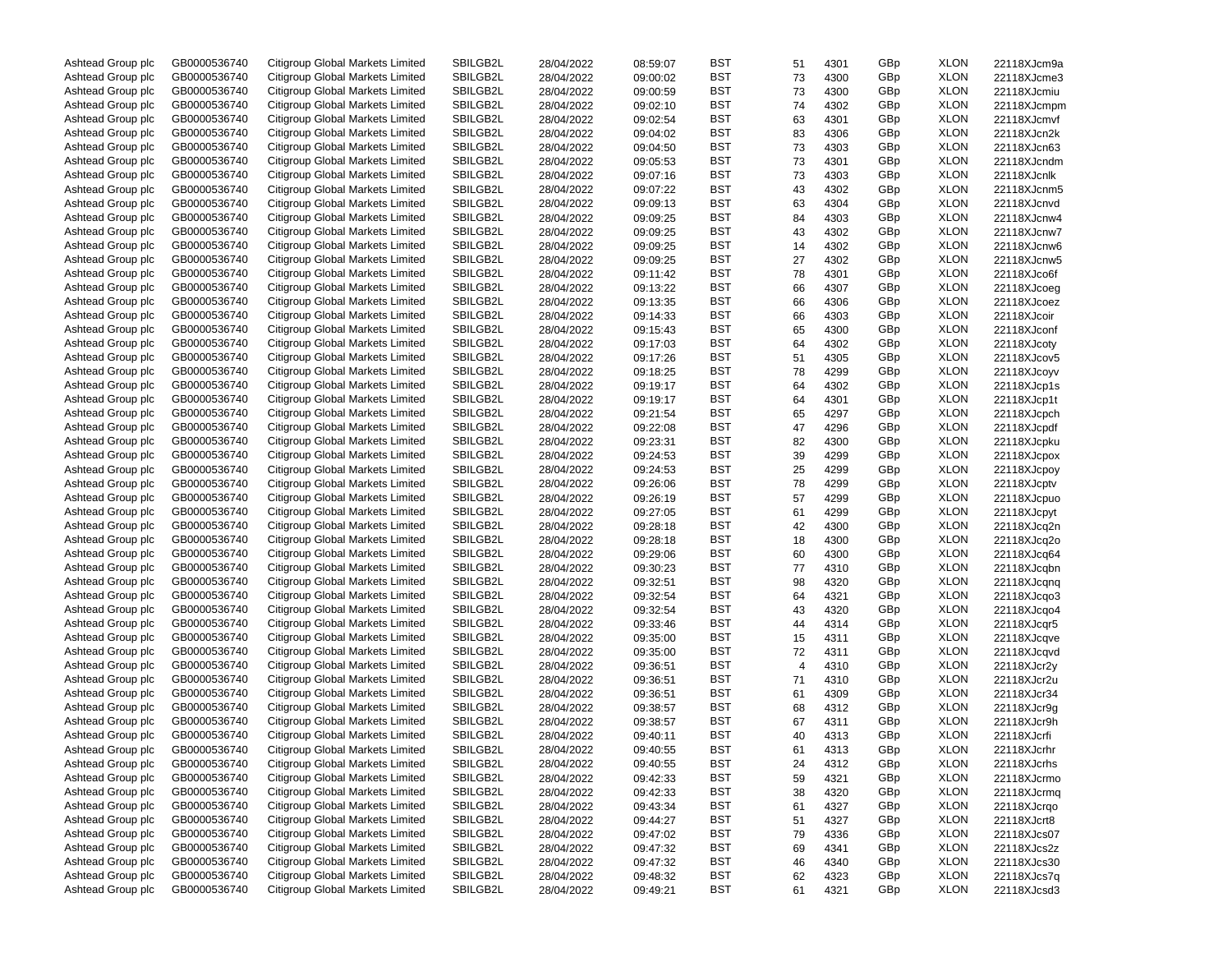| Ashtead Group plc | GB0000536740 | Citigroup Global Markets Limited | SBILGB2L | 28/04/2022 | 09:50:54 | BST        | 64             | 4315 | GBp | <b>XLON</b> | 22118XJcsle |
|-------------------|--------------|----------------------------------|----------|------------|----------|------------|----------------|------|-----|-------------|-------------|
| Ashtead Group plc | GB0000536740 | Citigroup Global Markets Limited | SBILGB2L | 28/04/2022 | 09:51:18 | BST        | 67             | 4321 | GBp | <b>XLON</b> | 22118XJcsot |
| Ashtead Group plc | GB0000536740 | Citigroup Global Markets Limited | SBILGB2L | 28/04/2022 | 09:54:51 | BST        | 100            | 4335 | GBp | <b>XLON</b> | 22118XJct4q |
| Ashtead Group plc | GB0000536740 | Citigroup Global Markets Limited | SBILGB2L | 28/04/2022 | 09:54:52 | BST        | 66             | 4334 | GBp | <b>XLON</b> | 22118XJct4r |
| Ashtead Group plc | GB0000536740 | Citigroup Global Markets Limited | SBILGB2L | 28/04/2022 | 09:54:52 | BST        | 39             | 4333 | GBp | <b>XLON</b> | 22118XJct4s |
| Ashtead Group plc | GB0000536740 | Citigroup Global Markets Limited | SBILGB2L | 28/04/2022 | 09:54:52 | BST        | 50             | 4333 | GBp | <b>XLON</b> | 22118XJct4t |
| Ashtead Group plc | GB0000536740 | Citigroup Global Markets Limited | SBILGB2L | 28/04/2022 | 09:57:24 | BST        | 88             | 4333 | GBp | <b>XLON</b> | 22118XJctg7 |
| Ashtead Group plc | GB0000536740 | Citigroup Global Markets Limited | SBILGB2L | 28/04/2022 | 09:57:38 | BST        | 64             | 4333 | GBp | <b>XLON</b> | 22118XJcthu |
| Ashtead Group plc | GB0000536740 | Citigroup Global Markets Limited | SBILGB2L | 28/04/2022 | 09:57:38 | BST        | 25             | 4333 | GBp | <b>XLON</b> | 22118XJcthv |
| Ashtead Group plc | GB0000536740 | Citigroup Global Markets Limited | SBILGB2L |            |          | BST        |                |      |     | <b>XLON</b> |             |
|                   |              |                                  |          | 28/04/2022 | 09:59:55 |            | 66             | 4329 | GBp |             | 22118XJctst |
| Ashtead Group plc | GB0000536740 | Citigroup Global Markets Limited | SBILGB2L | 28/04/2022 | 09:59:55 | BST        | 75             | 4330 | GBp | <b>XLON</b> | 22118XJctss |
| Ashtead Group plc | GB0000536740 | Citigroup Global Markets Limited | SBILGB2L | 28/04/2022 | 09:59:55 | BST        | 25             | 4330 | GBp | <b>XLON</b> | 22118XJctsr |
| Ashtead Group plc | GB0000536740 | Citigroup Global Markets Limited | SBILGB2L | 28/04/2022 | 10:01:19 | BST        | 68             | 4327 | GBp | <b>XLON</b> | 22118XJcu1w |
| Ashtead Group plc | GB0000536740 | Citigroup Global Markets Limited | SBILGB2L | 28/04/2022 | 10:02:20 | BST        | 65             | 4330 | GBp | <b>XLON</b> | 22118XJcu6a |
| Ashtead Group plc | GB0000536740 | Citigroup Global Markets Limited | SBILGB2L | 28/04/2022 | 10:03:16 | BST        | 64             | 4327 | GBp | <b>XLON</b> | 22118XJcuac |
| Ashtead Group plc | GB0000536740 | Citigroup Global Markets Limited | SBILGB2L | 28/04/2022 | 10:04:03 | BST        | 64             | 4328 | GBp | <b>XLON</b> | 22118XJcuel |
| Ashtead Group plc | GB0000536740 | Citigroup Global Markets Limited | SBILGB2L | 28/04/2022 | 10:05:36 | BST        | 64             | 4327 | GBp | <b>XLON</b> | 22118XJculf |
| Ashtead Group plc | GB0000536740 | Citigroup Global Markets Limited | SBILGB2L | 28/04/2022 | 10:05:53 | BST        | 63             | 4326 | GBp | <b>XLON</b> | 22118XJcunc |
| Ashtead Group plc | GB0000536740 | Citigroup Global Markets Limited | SBILGB2L | 28/04/2022 | 10:07:15 | BST        | 71             | 4325 | GBp | <b>XLON</b> | 22118XJcuv6 |
| Ashtead Group plc | GB0000536740 | Citigroup Global Markets Limited | SBILGB2L | 28/04/2022 | 10:07:15 | BST        | 43             | 4325 | GBp | <b>XLON</b> | 22118XJcuv7 |
| Ashtead Group plc | GB0000536740 | Citigroup Global Markets Limited | SBILGB2L | 28/04/2022 | 10:08:46 | BST        | 90             | 4325 | GBp | <b>XLON</b> | 22118XJcv4a |
| Ashtead Group plc | GB0000536740 | Citigroup Global Markets Limited | SBILGB2L | 28/04/2022 | 10:09:54 | BST        | 46             | 4322 | GBp | <b>XLON</b> | 22118XJcvaz |
| Ashtead Group plc | GB0000536740 | Citigroup Global Markets Limited | SBILGB2L | 28/04/2022 | 10:09:54 | BST        | 21             | 4322 | GBp | <b>XLON</b> | 22118XJcvay |
| Ashtead Group plc | GB0000536740 | Citigroup Global Markets Limited | SBILGB2L | 28/04/2022 | 10:12:24 | BST        | 74             | 4326 | GBp | <b>XLON</b> | 22118XJcvmf |
| Ashtead Group plc | GB0000536740 | Citigroup Global Markets Limited | SBILGB2L |            |          | BST        |                |      | GBp | <b>XLON</b> |             |
|                   | GB0000536740 |                                  |          | 28/04/2022 | 10:12:24 |            | 74             | 4327 |     |             | 22118XJcvmg |
| Ashtead Group plc |              | Citigroup Global Markets Limited | SBILGB2L | 28/04/2022 | 10:13:33 | BST        | 57             | 4327 | GBp | <b>XLON</b> | 22118XJcvsn |
| Ashtead Group plc | GB0000536740 | Citigroup Global Markets Limited | SBILGB2L | 28/04/2022 | 10:13:33 | BST        | 38             | 4326 | GBp | <b>XLON</b> | 22118XJcvso |
| Ashtead Group plc | GB0000536740 | Citigroup Global Markets Limited | SBILGB2L | 28/04/2022 | 10:14:34 | BST        | 20             | 4328 | GBp | <b>XLON</b> | 22118XJcvwb |
| Ashtead Group plc | GB0000536740 | Citigroup Global Markets Limited | SBILGB2L | 28/04/2022 | 10:14:34 | BST        | 19             | 4328 | GBp | <b>XLON</b> | 22118XJcvwa |
| Ashtead Group plc | GB0000536740 | Citigroup Global Markets Limited | SBILGB2L | 28/04/2022 | 10:14:34 | BST        | 22             | 4328 | GBp | <b>XLON</b> | 22118XJcvw9 |
| Ashtead Group plc | GB0000536740 | Citigroup Global Markets Limited | SBILGB2L | 28/04/2022 | 10:15:28 | BST        | 33             | 4328 | GBp | <b>XLON</b> | 22118XJcvzx |
| Ashtead Group plc | GB0000536740 | Citigroup Global Markets Limited | SBILGB2L | 28/04/2022 | 10:15:28 | BST        | 29             | 4328 | GBp | <b>XLON</b> | 22118XJcvzw |
| Ashtead Group plc | GB0000536740 | Citigroup Global Markets Limited | SBILGB2L | 28/04/2022 | 10:16:18 | BST        | $\overline{7}$ | 4326 | GBp | <b>XLON</b> | 22118XJcw2r |
| Ashtead Group plc | GB0000536740 | Citigroup Global Markets Limited | SBILGB2L | 28/04/2022 | 10:16:18 | BST        | 55             | 4326 | GBp | <b>XLON</b> | 22118XJcw2q |
| Ashtead Group plc | GB0000536740 | Citigroup Global Markets Limited | SBILGB2L | 28/04/2022 | 10:18:22 | BST        | 12             | 4325 | GBp | <b>XLON</b> | 22118XJcwag |
| Ashtead Group plc | GB0000536740 | Citigroup Global Markets Limited | SBILGB2L | 28/04/2022 | 10:18:22 | BST        | 68             | 4325 | GBp | <b>XLON</b> | 22118XJcwah |
| Ashtead Group plc | GB0000536740 | Citigroup Global Markets Limited | SBILGB2L | 28/04/2022 | 10:19:24 | BST        | $\overline{4}$ | 4326 | GBp | <b>XLON</b> | 22118XJcwcz |
| Ashtead Group plc | GB0000536740 | Citigroup Global Markets Limited | SBILGB2L | 28/04/2022 | 10:19:24 | BST        | 61             | 4326 | GBp | <b>XLON</b> | 22118XJcwcy |
| Ashtead Group plc | GB0000536740 | Citigroup Global Markets Limited | SBILGB2L | 28/04/2022 | 10:20:17 | BST        | 63             | 4325 | GBp | <b>XLON</b> | 22118XJcwi3 |
| Ashtead Group plc | GB0000536740 | Citigroup Global Markets Limited | SBILGB2L | 28/04/2022 | 10:20:17 | BST        | 43             | 4324 | GBp | <b>XLON</b> | 22118XJcwi4 |
| Ashtead Group plc | GB0000536740 | Citigroup Global Markets Limited | SBILGB2L |            | 10:22:01 | BST        | 60             | 4326 | GBp | <b>XLON</b> |             |
|                   |              |                                  |          | 28/04/2022 |          |            |                |      |     |             | 22118XJcwmr |
| Ashtead Group plc | GB0000536740 | Citigroup Global Markets Limited | SBILGB2L | 28/04/2022 | 10:22:07 | BST        | 61             | 4326 | GBp | <b>XLON</b> | 22118XJcwnb |
| Ashtead Group plc | GB0000536740 | Citigroup Global Markets Limited | SBILGB2L | 28/04/2022 | 10:23:06 | BST        | 51             | 4324 | GBp | <b>XLON</b> | 22118XJcwph |
| Ashtead Group plc | GB0000536740 | Citigroup Global Markets Limited | SBILGB2L | 28/04/2022 | 10:24:23 | BST        | 70             | 4323 | GBp | <b>XLON</b> | 22118XJcwsu |
| Ashtead Group plc | GB0000536740 | Citigroup Global Markets Limited | SBILGB2L | 28/04/2022 | 10:25:20 | BST        | 60             | 4326 | GBp | <b>XLON</b> | 22118XJcww1 |
| Ashtead Group plc | GB0000536740 | Citigroup Global Markets Limited | SBILGB2L | 28/04/2022 | 10:26:01 | BST        | 61             | 4327 | GBp | <b>XLON</b> | 22118XJcwz1 |
| Ashtead Group plc | GB0000536740 | Citigroup Global Markets Limited | SBILGB2L | 28/04/2022 | 10:27:09 | BST        | 61             | 4323 | GBp | <b>XLON</b> | 22118XJcx9x |
| Ashtead Group plc | GB0000536740 | Citigroup Global Markets Limited | SBILGB2L | 28/04/2022 | 10:28:30 | BST        | 6              | 4320 | GBp | <b>XLON</b> | 22118XJcxgy |
| Ashtead Group plc | GB0000536740 | Citigroup Global Markets Limited | SBILGB2L | 28/04/2022 | 10:28:39 | BST        | 59             | 4320 | GBp | <b>XLON</b> | 22118XJcxhs |
| Ashtead Group plc | GB0000536740 | Citigroup Global Markets Limited | SBILGB2L | 28/04/2022 | 10:28:39 | BST        | 38             | 4319 | GBp | <b>XLON</b> | 22118XJcxht |
| Ashtead Group plc | GB0000536740 | Citigroup Global Markets Limited | SBILGB2L | 28/04/2022 | 10:29:53 | <b>BST</b> | 80             | 4314 | GBp | XLON        | 22118XJcxpf |
| Ashtead Group plc | GB0000536740 | Citigroup Global Markets Limited | SBILGB2L | 28/04/2022 | 10:31:08 | BST        | 65             | 4313 | GBp | <b>XLON</b> | 22118XJcxur |
| Ashtead Group plc | GB0000536740 | Citigroup Global Markets Limited | SBILGB2L | 28/04/2022 | 10:32:01 | BST        | 65             | 4313 | GBp | <b>XLON</b> | 22118XJcxzb |
| Ashtead Group plc | GB0000536740 | Citigroup Global Markets Limited | SBILGB2L | 28/04/2022 | 10:33:19 | BST        | 65             | 4316 | GBp | <b>XLON</b> | 22118XJcy5z |
| Ashtead Group plc | GB0000536740 | Citigroup Global Markets Limited | SBILGB2L | 28/04/2022 | 10:33:23 | BST        | 39             | 4316 | GBp | <b>XLON</b> | 22118XJcy66 |
| Ashtead Group plc | GB0000536740 | Citigroup Global Markets Limited | SBILGB2L | 28/04/2022 | 10:35:10 | BST        | 92             | 4314 | GBp | <b>XLON</b> | 22118XJcybm |
| Ashtead Group plc | GB0000536740 | Citigroup Global Markets Limited | SBILGB2L | 28/04/2022 | 10:37:23 | BST        | 23             | 4314 | GBp | <b>XLON</b> | 22118XJcylh |
| Ashtead Group plc | GB0000536740 | Citigroup Global Markets Limited | SBILGB2L |            |          | BST        |                |      | GBp | <b>XLON</b> | 22118XJcylg |
| Ashtead Group plc | GB0000536740 | Citigroup Global Markets Limited |          | 28/04/2022 | 10:37:23 |            | 52             | 4314 |     |             |             |
|                   |              |                                  | SBILGB2L | 28/04/2022 | 10:37:23 | BST        | 16             | 4313 | GBp | <b>XLON</b> | 22118XJcylk |
| Ashtead Group plc | GB0000536740 | Citigroup Global Markets Limited | SBILGB2L | 28/04/2022 | 10:37:23 | BST        | 23             | 4313 | GBp | <b>XLON</b> | 22118XJcylj |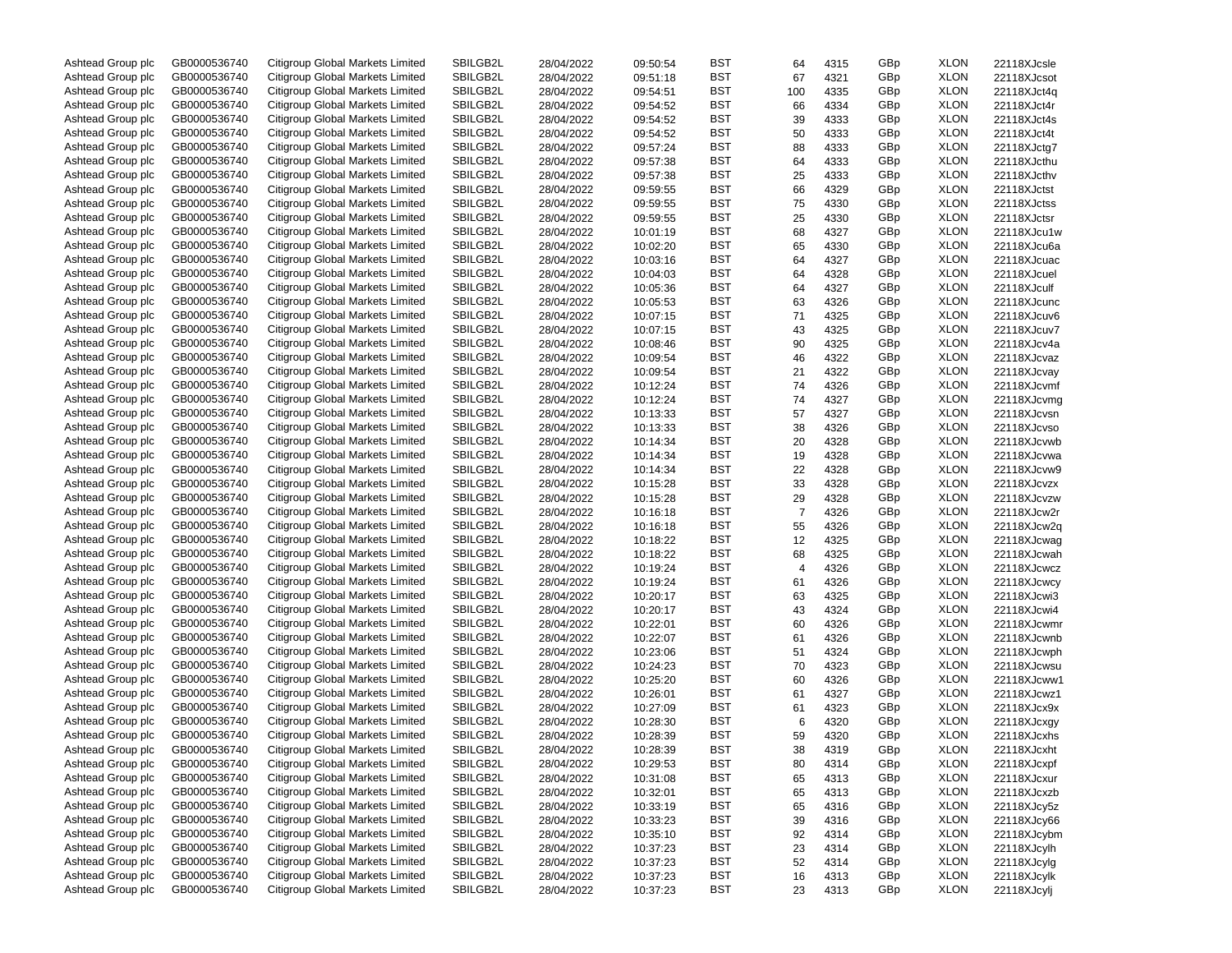| Ashtead Group plc | GB0000536740 | Citigroup Global Markets Limited | SBILGB2L | 28/04/2022 | 10:37:23 | BST | 60  | 4313 | GBp | <b>XLON</b> | 22118XJcyll |
|-------------------|--------------|----------------------------------|----------|------------|----------|-----|-----|------|-----|-------------|-------------|
| Ashtead Group plc | GB0000536740 | Citigroup Global Markets Limited | SBILGB2L | 28/04/2022 | 10:38:59 | BST | 74  | 4313 | GBp | <b>XLON</b> | 22118XJcywf |
| Ashtead Group plc | GB0000536740 | Citigroup Global Markets Limited | SBILGB2L | 28/04/2022 | 10:39:42 | BST | 62  | 4311 | GBp | <b>XLON</b> | 22118XJcz0q |
| Ashtead Group plc | GB0000536740 | Citigroup Global Markets Limited | SBILGB2L | 28/04/2022 | 10:41:17 | BST | 59  | 4311 | GBp | <b>XLON</b> | 22118XJcz9b |
| Ashtead Group plc | GB0000536740 | Citigroup Global Markets Limited | SBILGB2L | 28/04/2022 | 10:41:31 | BST | 58  | 4311 | GBp | <b>XLON</b> | 22118XJczb9 |
| Ashtead Group plc | GB0000536740 | Citigroup Global Markets Limited | SBILGB2L | 28/04/2022 | 10:43:26 | BST | 51  | 4314 | GBp | <b>XLON</b> | 22118XJczkg |
| Ashtead Group plc | GB0000536740 | Citigroup Global Markets Limited | SBILGB2L | 28/04/2022 | 10:44:55 | BST | 69  | 4313 | GBp | <b>XLON</b> | 22118XJczvq |
| Ashtead Group plc | GB0000536740 | Citigroup Global Markets Limited | SBILGB2L | 28/04/2022 | 10:44:57 | BST | 89  | 4313 | GBp | <b>XLON</b> | 22118XJczwe |
| Ashtead Group plc | GB0000536740 | Citigroup Global Markets Limited | SBILGB2L | 28/04/2022 | 10:46:53 | BST | 73  | 4311 | GBp | <b>XLON</b> | 22118XJd08z |
| Ashtead Group plc | GB0000536740 | Citigroup Global Markets Limited | SBILGB2L |            |          | BST |     |      |     | <b>XLON</b> |             |
|                   |              |                                  |          | 28/04/2022 | 10:47:35 |     | 43  | 4309 | GBp |             | 22118XJd0b2 |
| Ashtead Group plc | GB0000536740 | Citigroup Global Markets Limited | SBILGB2L | 28/04/2022 | 10:47:35 | BST | 10  | 4309 | GBp | <b>XLON</b> | 22118XJd0b1 |
| Ashtead Group plc | GB0000536740 | Citigroup Global Markets Limited | SBILGB2L | 28/04/2022 | 10:48:21 | BST | 51  | 4309 | GBp | <b>XLON</b> | 22118XJd0f8 |
| Ashtead Group plc | GB0000536740 | Citigroup Global Markets Limited | SBILGB2L | 28/04/2022 | 10:49:30 | BST | 51  | 4306 | GBp | <b>XLON</b> | 22118XJd0jl |
| Ashtead Group plc | GB0000536740 | Citigroup Global Markets Limited | SBILGB2L | 28/04/2022 | 10:50:42 | BST | 58  | 4298 | GBp | <b>XLON</b> | 22118XJd0oj |
| Ashtead Group plc | GB0000536740 | Citigroup Global Markets Limited | SBILGB2L | 28/04/2022 | 10:51:19 | BST | 57  | 4297 | GBp | <b>XLON</b> | 22118XJd0r6 |
| Ashtead Group plc | GB0000536740 | Citigroup Global Markets Limited | SBILGB2L | 28/04/2022 | 10:52:04 | BST | 56  | 4294 | GBp | <b>XLON</b> | 22118XJd0vu |
| Ashtead Group plc | GB0000536740 | Citigroup Global Markets Limited | SBILGB2L | 28/04/2022 | 10:53:20 | BST | 51  | 4291 | GBp | <b>XLON</b> | 22118XJd10t |
| Ashtead Group plc | GB0000536740 | Citigroup Global Markets Limited | SBILGB2L | 28/04/2022 | 10:54:10 | BST | 62  | 4289 | GBp | <b>XLON</b> | 22118XJd13h |
| Ashtead Group plc | GB0000536740 | Citigroup Global Markets Limited | SBILGB2L | 28/04/2022 | 10:55:14 | BST | 56  | 4285 | GBp | <b>XLON</b> | 22118XJd185 |
| Ashtead Group plc | GB0000536740 | Citigroup Global Markets Limited | SBILGB2L | 28/04/2022 | 10:56:12 | BST | 58  | 4286 | GBp | <b>XLON</b> | 22118XJd1bo |
| Ashtead Group plc | GB0000536740 | Citigroup Global Markets Limited | SBILGB2L | 28/04/2022 | 10:57:05 | BST | 58  | 4284 | GBp | <b>XLON</b> | 22118XJd1f1 |
| Ashtead Group plc | GB0000536740 | Citigroup Global Markets Limited | SBILGB2L | 28/04/2022 | 10:58:07 | BST | 58  | 4283 | GBp | <b>XLON</b> | 22118XJd1ic |
| Ashtead Group plc | GB0000536740 | Citigroup Global Markets Limited | SBILGB2L | 28/04/2022 | 11:00:07 | BST | 50  | 4289 | GBp | <b>XLON</b> | 22118XJd1vq |
| Ashtead Group plc | GB0000536740 | Citigroup Global Markets Limited | SBILGB2L | 28/04/2022 | 11:00:07 | BST | 20  | 4289 | GBp | <b>XLON</b> | 22118XJd1vp |
| Ashtead Group plc | GB0000536740 | Citigroup Global Markets Limited | SBILGB2L |            | 11:00:53 | BST |     |      |     | <b>XLON</b> |             |
|                   |              |                                  |          | 28/04/2022 |          |     | 62  | 4291 | GBp |             | 22118XJd1zv |
| Ashtead Group plc | GB0000536740 | Citigroup Global Markets Limited | SBILGB2L | 28/04/2022 | 11:00:53 | BST | 43  | 4290 | GBp | <b>XLON</b> | 22118XJd1zw |
| Ashtead Group plc | GB0000536740 | Citigroup Global Markets Limited | SBILGB2L | 28/04/2022 | 11:01:59 | BST | 48  | 4291 | GBp | <b>XLON</b> | 22118XJd23q |
| Ashtead Group plc | GB0000536740 | Citigroup Global Markets Limited | SBILGB2L | 28/04/2022 | 11:01:59 | BST | 11  | 4291 | GBp | <b>XLON</b> | 22118XJd23p |
| Ashtead Group plc | GB0000536740 | Citigroup Global Markets Limited | SBILGB2L | 28/04/2022 | 11:05:23 | BST | 102 | 4292 | GBp | <b>XLON</b> | 22118XJd2fq |
| Ashtead Group plc | GB0000536740 | Citigroup Global Markets Limited | SBILGB2L | 28/04/2022 | 11:05:28 | BST | 70  | 4292 | GBp | <b>XLON</b> | 22118XJd2fx |
| Ashtead Group plc | GB0000536740 | Citigroup Global Markets Limited | SBILGB2L | 28/04/2022 | 11:06:40 | BST | 67  | 4294 | GBp | <b>XLON</b> | 22118XJd2iw |
| Ashtead Group plc | GB0000536740 | Citigroup Global Markets Limited | SBILGB2L | 28/04/2022 | 11:07:16 | BST | 50  | 4294 | GBp | <b>XLON</b> | 22118XJd2l7 |
| Ashtead Group plc | GB0000536740 | Citigroup Global Markets Limited | SBILGB2L | 28/04/2022 | 11:07:45 | BST | 47  | 4295 | GBp | <b>XLON</b> | 22118XJd2m2 |
| Ashtead Group plc | GB0000536740 | Citigroup Global Markets Limited | SBILGB2L | 28/04/2022 | 11:09:55 | BST | 64  | 4292 | GBp | <b>XLON</b> | 22118XJd2uk |
| Ashtead Group plc | GB0000536740 | Citigroup Global Markets Limited | SBILGB2L | 28/04/2022 | 11:09:57 | BST | 51  | 4292 | GBp | <b>XLON</b> | 22118XJd2un |
| Ashtead Group plc | GB0000536740 | Citigroup Global Markets Limited | SBILGB2L | 28/04/2022 | 11:10:34 | BST | 45  | 4294 | GBp | <b>XLON</b> | 22118XJd2w9 |
| Ashtead Group plc | GB0000536740 | Citigroup Global Markets Limited | SBILGB2L | 28/04/2022 | 11:12:17 | BST | 20  | 4289 | GBp | <b>XLON</b> | 22118XJd33n |
| Ashtead Group plc | GB0000536740 | Citigroup Global Markets Limited | SBILGB2L | 28/04/2022 | 11:12:17 | BST | 32  | 4289 | GBp | <b>XLON</b> | 22118XJd33o |
| Ashtead Group plc | GB0000536740 | Citigroup Global Markets Limited | SBILGB2L | 28/04/2022 | 11:12:17 | BST | 49  | 4288 | GBp | <b>XLON</b> | 22118XJd33p |
| Ashtead Group plc | GB0000536740 | Citigroup Global Markets Limited | SBILGB2L | 28/04/2022 | 11:13:52 | BST | 48  | 4291 | GBp | <b>XLON</b> | 22118XJd3an |
| Ashtead Group plc | GB0000536740 | Citigroup Global Markets Limited | SBILGB2L | 28/04/2022 |          | BST | 9   |      | GBp | <b>XLON</b> | 22118XJd3ao |
|                   |              |                                  |          |            | 11:13:52 |     |     | 4291 |     |             |             |
| Ashtead Group plc | GB0000536740 | Citigroup Global Markets Limited | SBILGB2L | 28/04/2022 | 11:16:30 | BST | 94  | 4293 | GBp | <b>XLON</b> | 22118XJd3mz |
| Ashtead Group plc | GB0000536740 | Citigroup Global Markets Limited | SBILGB2L | 28/04/2022 | 11:16:41 | BST | 51  | 4293 | GBp | <b>XLON</b> | 22118XJd3n6 |
| Ashtead Group plc | GB0000536740 | Citigroup Global Markets Limited | SBILGB2L | 28/04/2022 | 11:17:26 | BST | 63  | 4292 | GBp | <b>XLON</b> | 22118XJd3qd |
| Ashtead Group plc | GB0000536740 | Citigroup Global Markets Limited | SBILGB2L | 28/04/2022 | 11:19:29 | BST | 61  | 4291 | GBp | <b>XLON</b> | 22118XJd41g |
| Ashtead Group plc | GB0000536740 | Citigroup Global Markets Limited | SBILGB2L | 28/04/2022 | 11:19:29 | BST | 40  | 4290 | GBp | <b>XLON</b> | 22118XJd41h |
| Ashtead Group plc | GB0000536740 | Citigroup Global Markets Limited | SBILGB2L | 28/04/2022 | 11:20:25 | BST | 51  | 4289 | GBp | <b>XLON</b> | 22118XJd448 |
| Ashtead Group plc | GB0000536740 | Citigroup Global Markets Limited | SBILGB2L | 28/04/2022 | 11:21:41 | BST | 51  | 4290 | GBp | <b>XLON</b> | 22118XJd4eb |
| Ashtead Group plc | GB0000536740 | Citigroup Global Markets Limited | SBILGB2L | 28/04/2022 | 11:22:51 | BST | 52  | 4291 | GBp | <b>XLON</b> | 22118XJd4jl |
| Ashtead Group plc | GB0000536740 | Citigroup Global Markets Limited | SBILGB2L | 28/04/2022 | 11:23:27 | BST | 51  | 4292 | GBp | <b>XLON</b> | 22118XJd4ms |
| Ashtead Group plc | GB0000536740 | Citigroup Global Markets Limited | SBILGB2L | 28/04/2022 | 11:25:46 | BST | 62  | 4290 | GBp | <b>XLON</b> | 22118XJd4xy |
| Ashtead Group plc | GB0000536740 | Citigroup Global Markets Limited | SBILGB2L | 28/04/2022 | 11:25:46 | BST | 19  | 4289 | GBp | <b>XLON</b> | 22118XJd4xz |
| Ashtead Group plc | GB0000536740 | Citigroup Global Markets Limited | SBILGB2L | 28/04/2022 | 11:25:46 | BST | 23  | 4289 | GBp | <b>XLON</b> | 22118XJd4y0 |
| Ashtead Group plc | GB0000536740 | Citigroup Global Markets Limited | SBILGB2L | 28/04/2022 | 11:25:46 | BST | 47  | 4289 | GBp | <b>XLON</b> | 22118XJd4y1 |
| Ashtead Group plc | GB0000536740 | Citigroup Global Markets Limited | SBILGB2L | 28/04/2022 | 11:27:09 | BST | 62  | 4290 | GBp | <b>XLON</b> | 22118XJd55a |
| Ashtead Group plc | GB0000536740 | Citigroup Global Markets Limited | SBILGB2L | 28/04/2022 | 11:28:37 | BST | 55  | 4297 | GBp | <b>XLON</b> | 22118XJd59I |
| Ashtead Group plc |              | Citigroup Global Markets Limited |          |            |          |     |     |      |     |             |             |
|                   | GB0000536740 |                                  | SBILGB2L | 28/04/2022 | 11:28:40 | BST | 19  | 4295 | GBp | <b>XLON</b> | 22118XJd59t |
| Ashtead Group plc | GB0000536740 | Citigroup Global Markets Limited | SBILGB2L | 28/04/2022 | 11:28:40 | BST | 25  | 4295 | GBp | <b>XLON</b> | 22118XJd59q |
| Ashtead Group plc | GB0000536740 | Citigroup Global Markets Limited | SBILGB2L | 28/04/2022 | 11:30:03 | BST | 64  | 4291 | GBp | <b>XLON</b> | 22118XJd5g8 |
| Ashtead Group plc | GB0000536740 | Citigroup Global Markets Limited | SBILGB2L | 28/04/2022 | 11:30:51 | BST | 45  | 4291 | GBp | <b>XLON</b> | 22118XJd5j6 |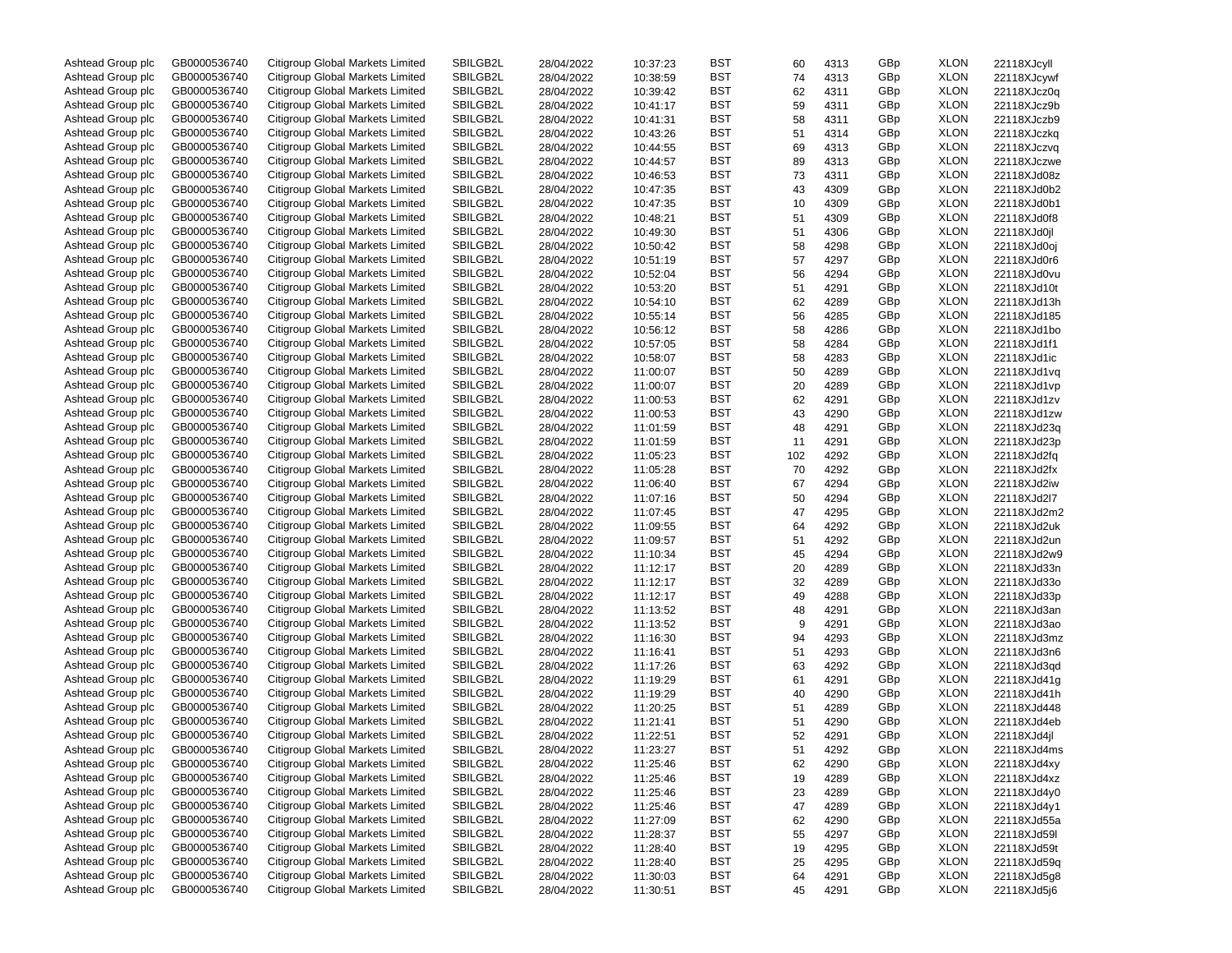| Ashtead Group plc | GB0000536740 | Citigroup Global Markets Limited | SBILGB2L | 28/04/2022 | 11:32:06 | BST        | 44 | 4290 | GBp | <b>XLON</b> | 22118XJd5mg |
|-------------------|--------------|----------------------------------|----------|------------|----------|------------|----|------|-----|-------------|-------------|
| Ashtead Group plc | GB0000536740 | Citigroup Global Markets Limited | SBILGB2L | 28/04/2022 | 11:32:59 | BST        | 46 | 4289 | GBp | <b>XLON</b> | 22118XJd5oj |
| Ashtead Group plc | GB0000536740 | Citigroup Global Markets Limited | SBILGB2L | 28/04/2022 | 11:34:11 | BST        | 44 | 4291 | GBp | <b>XLON</b> | 22118XJd5qm |
| Ashtead Group plc | GB0000536740 | Citigroup Global Markets Limited | SBILGB2L | 28/04/2022 | 11:35:00 | BST        | 12 | 4293 | GBp | <b>XLON</b> | 22118XJd5s0 |
| Ashtead Group plc | GB0000536740 | Citigroup Global Markets Limited | SBILGB2L | 28/04/2022 | 11:35:00 | BST        | 33 | 4293 | GBp | <b>XLON</b> | 22118XJd5s1 |
| Ashtead Group plc | GB0000536740 | Citigroup Global Markets Limited | SBILGB2L | 28/04/2022 | 11:36:31 | BST        | 50 | 4288 | GBp | <b>XLON</b> | 22118XJd5vi |
| Ashtead Group plc | GB0000536740 | Citigroup Global Markets Limited | SBILGB2L | 28/04/2022 | 11:36:57 | BST        | 50 | 4288 | GBp | <b>XLON</b> | 22118XJd5wb |
| Ashtead Group plc | GB0000536740 | Citigroup Global Markets Limited | SBILGB2L | 28/04/2022 | 11:38:44 | BST        | 25 | 4289 | GBp | <b>XLON</b> | 22118XJd5zi |
| Ashtead Group plc | GB0000536740 | Citigroup Global Markets Limited | SBILGB2L | 28/04/2022 | 11:38:44 | BST        | 63 | 4290 | GBp | <b>XLON</b> | 22118XJd5zh |
|                   |              |                                  |          |            |          |            |    |      |     |             |             |
| Ashtead Group plc | GB0000536740 | Citigroup Global Markets Limited | SBILGB2L | 28/04/2022 | 11:38:44 | BST        | 15 | 4289 | GBp | <b>XLON</b> | 22118XJd5zj |
| Ashtead Group plc | GB0000536740 | Citigroup Global Markets Limited | SBILGB2L | 28/04/2022 | 11:39:42 | BST        | 51 | 4289 | GBp | <b>XLON</b> | 22118XJd62f |
| Ashtead Group plc | GB0000536740 | Citigroup Global Markets Limited | SBILGB2L | 28/04/2022 | 11:40:40 | BST        | 52 | 4289 | GBp | <b>XLON</b> | 22118XJd63z |
| Ashtead Group plc | GB0000536740 | Citigroup Global Markets Limited | SBILGB2L | 28/04/2022 | 11:42:45 | BST        | 54 | 4290 | GBp | <b>XLON</b> | 22118XJd67k |
| Ashtead Group plc | GB0000536740 | Citigroup Global Markets Limited | SBILGB2L | 28/04/2022 | 11:42:45 | BST        | 9  | 4290 | GBp | <b>XLON</b> | 22118XJd67j |
| Ashtead Group plc | GB0000536740 | Citigroup Global Markets Limited | SBILGB2L | 28/04/2022 | 11:42:45 | BST        | 34 | 4289 | GBp | <b>XLON</b> | 22118XJd67l |
| Ashtead Group plc | GB0000536740 | Citigroup Global Markets Limited | SBILGB2L | 28/04/2022 | 11:44:11 | BST        | 61 | 4290 | GBp | <b>XLON</b> | 22118XJd6au |
| Ashtead Group plc | GB0000536740 | Citigroup Global Markets Limited | SBILGB2L | 28/04/2022 | 11:44:11 | BST        | 48 | 4289 | GBp | <b>XLON</b> | 22118XJd6av |
| Ashtead Group plc | GB0000536740 | Citigroup Global Markets Limited | SBILGB2L | 28/04/2022 | 11:45:14 | BST        | 56 | 4294 | GBp | <b>XLON</b> | 22118XJd6fa |
| Ashtead Group plc | GB0000536740 | Citigroup Global Markets Limited | SBILGB2L | 28/04/2022 | 11:46:27 | BST        | 51 | 4300 | GBp | <b>XLON</b> | 22118XJd6h9 |
| Ashtead Group plc | GB0000536740 | Citigroup Global Markets Limited | SBILGB2L | 28/04/2022 | 11:47:48 | BST        | 50 | 4301 | GBp | <b>XLON</b> | 22118XJd6k9 |
| Ashtead Group plc | GB0000536740 | Citigroup Global Markets Limited | SBILGB2L | 28/04/2022 | 11:48:29 | BST        | 51 | 4300 | GBp | <b>XLON</b> | 22118XJd6ma |
| Ashtead Group plc | GB0000536740 | Citigroup Global Markets Limited | SBILGB2L | 28/04/2022 | 11:49:35 | BST        | 52 | 4300 | GBp | <b>XLON</b> | 22118XJd6ps |
| Ashtead Group plc | GB0000536740 | Citigroup Global Markets Limited | SBILGB2L | 28/04/2022 | 11:52:53 | BST        | 49 | 4299 | GBp | <b>XLON</b> | 22118XJd6x0 |
| Ashtead Group plc | GB0000536740 | Citigroup Global Markets Limited | SBILGB2L | 28/04/2022 | 11:52:53 | BST        | 37 | 4299 | GBp | <b>XLON</b> | 22118XJd6wz |
| Ashtead Group plc | GB0000536740 | Citigroup Global Markets Limited | SBILGB2L | 28/04/2022 | 11:52:53 | BST        | 51 | 4299 | GBp | <b>XLON</b> | 22118XJd6x1 |
| Ashtead Group plc | GB0000536740 | Citigroup Global Markets Limited | SBILGB2L |            |          | BST        |    |      | GBp | <b>XLON</b> |             |
|                   |              |                                  |          | 28/04/2022 | 11:52:53 |            | 40 | 4298 |     |             | 22118XJd6x2 |
| Ashtead Group plc | GB0000536740 | Citigroup Global Markets Limited | SBILGB2L | 28/04/2022 | 11:54:31 | BST        | 63 | 4297 | GBp | <b>XLON</b> | 22118XJd71u |
| Ashtead Group plc | GB0000536740 | Citigroup Global Markets Limited | SBILGB2L | 28/04/2022 | 11:56:38 | BST        | 59 | 4297 | GBp | <b>XLON</b> | 22118XJd7aq |
| Ashtead Group plc | GB0000536740 | Citigroup Global Markets Limited | SBILGB2L | 28/04/2022 | 11:56:38 | BST        | 39 | 4296 | GBp | <b>XLON</b> | 22118XJd7ar |
| Ashtead Group plc | GB0000536740 | Citigroup Global Markets Limited | SBILGB2L | 28/04/2022 | 11:56:38 | BST        | 39 | 4297 | GBp | <b>XLON</b> | 22118XJd7au |
| Ashtead Group plc | GB0000536740 | Citigroup Global Markets Limited | SBILGB2L | 28/04/2022 | 11:57:48 | BST        | 51 | 4297 | GBp | <b>XLON</b> | 22118XJd7d5 |
| Ashtead Group plc | GB0000536740 | Citigroup Global Markets Limited | SBILGB2L | 28/04/2022 | 12:00:20 | BST        | 65 | 4299 | GBp | <b>XLON</b> | 22118XJd7k7 |
| Ashtead Group plc | GB0000536740 | Citigroup Global Markets Limited | SBILGB2L | 28/04/2022 | 12:00:20 | BST        | 44 | 4298 | GBp | <b>XLON</b> | 22118XJd7k8 |
| Ashtead Group plc | GB0000536740 | Citigroup Global Markets Limited | SBILGB2L | 28/04/2022 | 12:00:20 | BST        | 65 | 4298 | GBp | <b>XLON</b> | 22118XJd7k9 |
| Ashtead Group plc | GB0000536740 | Citigroup Global Markets Limited | SBILGB2L | 28/04/2022 | 12:01:47 | BST        | 49 | 4298 | GBp | <b>XLON</b> | 22118XJd7of |
| Ashtead Group plc | GB0000536740 | Citigroup Global Markets Limited | SBILGB2L | 28/04/2022 | 12:02:45 | BST        | 25 | 4298 | GBp | <b>XLON</b> | 22118XJd7qk |
| Ashtead Group plc | GB0000536740 | Citigroup Global Markets Limited | SBILGB2L | 28/04/2022 | 12:02:45 | BST        | 32 | 4298 | GBp | <b>XLON</b> | 22118XJd7qj |
| Ashtead Group plc | GB0000536740 | Citigroup Global Markets Limited | SBILGB2L | 28/04/2022 | 12:03:50 | BST        | 59 | 4298 | GBp | <b>XLON</b> | 22118XJd7sm |
| Ashtead Group plc | GB0000536740 | Citigroup Global Markets Limited | SBILGB2L | 28/04/2022 | 12:05:09 | BST        | 57 | 4300 | GBp | <b>XLON</b> | 22118XJd7uw |
| Ashtead Group plc | GB0000536740 | Citigroup Global Markets Limited | SBILGB2L | 28/04/2022 | 12:05:59 | BST        | 54 | 4299 | GBp | <b>XLON</b> | 22118XJd7wk |
| Ashtead Group plc | GB0000536740 | Citigroup Global Markets Limited | SBILGB2L | 28/04/2022 | 12:07:11 | BST        | 16 | 4300 | GBp | <b>XLON</b> | 22118XJd7zm |
| Ashtead Group plc | GB0000536740 | Citigroup Global Markets Limited | SBILGB2L | 28/04/2022 | 12:07:11 | BST        | 27 | 4300 | GBp | <b>XLON</b> | 22118XJd7zl |
| Ashtead Group plc | GB0000536740 | Citigroup Global Markets Limited | SBILGB2L |            | 12:07:11 | BST        | 53 |      | GBp | <b>XLON</b> |             |
|                   |              |                                  |          | 28/04/2022 | 12:08:42 |            |    | 4301 |     |             | 22118XJd7zo |
| Ashtead Group plc | GB0000536740 | Citigroup Global Markets Limited | SBILGB2L | 28/04/2022 |          | BST        | 65 | 4306 | GBp | <b>XLON</b> | 22118XJd85w |
| Ashtead Group plc | GB0000536740 | Citigroup Global Markets Limited | SBILGB2L | 28/04/2022 | 12:09:30 | BST        | 53 | 4301 | GBp | <b>XLON</b> | 22118XJd88a |
| Ashtead Group plc | GB0000536740 | Citigroup Global Markets Limited | SBILGB2L | 28/04/2022 | 12:10:40 | BST        | 47 | 4298 | GBp | <b>XLON</b> | 22118XJd8ar |
| Ashtead Group plc | GB0000536740 | Citigroup Global Markets Limited | SBILGB2L | 28/04/2022 | 12:11:37 | BST        | 46 | 4297 | GBp | <b>XLON</b> | 22118XJd8f2 |
| Ashtead Group plc | GB0000536740 | Citigroup Global Markets Limited | SBILGB2L | 28/04/2022 | 12:13:14 | BST        | 45 | 4298 | GBp | <b>XLON</b> | 22118XJd8km |
| Ashtead Group plc | GB0000536740 | Citigroup Global Markets Limited | SBILGB2L | 28/04/2022 | 12:15:15 | BST        | 86 | 4300 | GBp | <b>XLON</b> | 22118XJd8o3 |
| Ashtead Group plc | GB0000536740 | Citigroup Global Markets Limited | SBILGB2L | 28/04/2022 | 12:15:15 | BST        | 49 | 4299 | GBp | <b>XLON</b> | 22118XJd8o4 |
| Ashtead Group plc | GB0000536740 | Citigroup Global Markets Limited | SBILGB2L | 28/04/2022 | 12:16:39 | BST        | 45 | 4297 | GBp | XLON        | 22118XJd8rp |
| Ashtead Group plc | GB0000536740 | Citigroup Global Markets Limited | SBILGB2L | 28/04/2022 | 12:17:31 | BST        | 44 | 4296 | GBp | XLON        | 22118XJd8tz |
| Ashtead Group plc | GB0000536740 | Citigroup Global Markets Limited | SBILGB2L | 28/04/2022 | 12:19:21 | BST        | 77 | 4297 | GBp | XLON        | 22118XJd90r |
| Ashtead Group plc | GB0000536740 | Citigroup Global Markets Limited | SBILGB2L | 28/04/2022 | 12:19:21 | BST        | 13 | 4297 | GBp | XLON        | 22118XJd90q |
| Ashtead Group plc | GB0000536740 | Citigroup Global Markets Limited | SBILGB2L | 28/04/2022 | 12:20:28 | BST        | 45 | 4296 | GBp | XLON        | 22118XJd94n |
| Ashtead Group plc | GB0000536740 | Citigroup Global Markets Limited | SBILGB2L | 28/04/2022 | 12:21:24 | BST        | 48 | 4295 | GBp | XLON        | 22118XJd97m |
| Ashtead Group plc | GB0000536740 | Citigroup Global Markets Limited | SBILGB2L | 28/04/2022 | 12:23:06 | BST        | 57 | 4298 | GBp | XLON        | 22118XJd9em |
| Ashtead Group plc | GB0000536740 | Citigroup Global Markets Limited | SBILGB2L | 28/04/2022 | 12:24:55 | <b>BST</b> | 79 | 4300 | GBp | XLON        | 22118XJd9il |
| Ashtead Group plc | GB0000536740 | Citigroup Global Markets Limited | SBILGB2L | 28/04/2022 | 12:25:15 | <b>BST</b> | 54 | 4299 | GBp | XLON        | 22118XJd9k6 |
| Ashtead Group plc | GB0000536740 | Citigroup Global Markets Limited | SBILGB2L | 28/04/2022 |          | BST        | 51 |      | GBp | XLON        |             |
|                   |              |                                  |          |            | 12:27:02 |            |    | 4300 |     |             | 22118XJd9pz |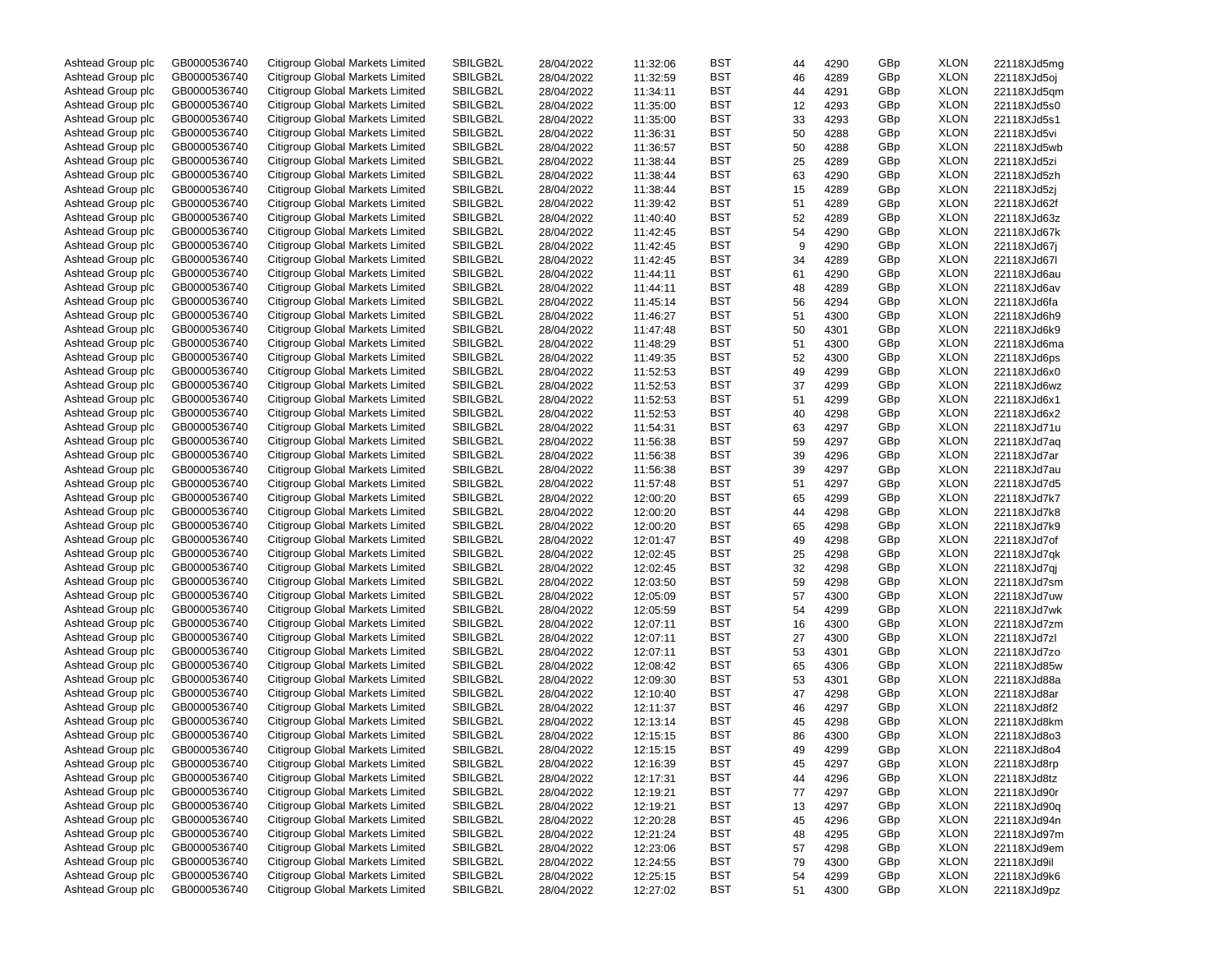| Ashtead Group plc | GB0000536740 | Citigroup Global Markets Limited | SBILGB2L | 28/04/2022 | 12:27:16 | BST        | 48  | 4300 | GBp | <b>XLON</b> | 22118XJd9qk |
|-------------------|--------------|----------------------------------|----------|------------|----------|------------|-----|------|-----|-------------|-------------|
| Ashtead Group plc | GB0000536740 | Citigroup Global Markets Limited | SBILGB2L | 28/04/2022 | 12:28:53 | BST        | 77  | 4299 | GBp | <b>XLON</b> | 22118XJd9um |
| Ashtead Group plc | GB0000536740 | Citigroup Global Markets Limited | SBILGB2L | 28/04/2022 | 12:30:03 | BST        | 44  | 4300 | GBp | <b>XLON</b> | 22118XJd9yk |
| Ashtead Group plc | GB0000536740 | Citigroup Global Markets Limited | SBILGB2L | 28/04/2022 | 12:30:46 | BST        | 44  | 4299 | GBp | <b>XLON</b> | 22118XJd9zn |
| Ashtead Group plc | GB0000536740 | Citigroup Global Markets Limited | SBILGB2L | 28/04/2022 | 12:31:50 | BST        | 45  | 4300 | GBp | <b>XLON</b> | 22118XJda1t |
| Ashtead Group plc | GB0000536740 | Citigroup Global Markets Limited | SBILGB2L | 28/04/2022 | 12:34:03 | BST        | 89  | 4299 | GBp | <b>XLON</b> | 22118XJda82 |
| Ashtead Group plc | GB0000536740 | Citigroup Global Markets Limited | SBILGB2L | 28/04/2022 | 12:34:51 | BST        | 45  | 4297 | GBp | <b>XLON</b> | 22118XJdaau |
| Ashtead Group plc | GB0000536740 | Citigroup Global Markets Limited | SBILGB2L | 28/04/2022 | 12:36:10 | BST        | 48  | 4298 | GBp | <b>XLON</b> | 22118XJdae5 |
| Ashtead Group plc | GB0000536740 | Citigroup Global Markets Limited | SBILGB2L | 28/04/2022 | 12:36:43 | BST        | 51  | 4297 | GBp | <b>XLON</b> | 22118XJdafr |
|                   |              |                                  |          |            |          |            |     |      |     |             |             |
| Ashtead Group plc | GB0000536740 | Citigroup Global Markets Limited | SBILGB2L | 28/04/2022 | 12:38:19 | BST        | 14  | 4296 | GBp | <b>XLON</b> | 22118XJdako |
| Ashtead Group plc | GB0000536740 | Citigroup Global Markets Limited | SBILGB2L | 28/04/2022 | 12:38:19 | BST        | 35  | 4296 | GBp | <b>XLON</b> | 22118XJdakn |
| Ashtead Group plc | GB0000536740 | Citigroup Global Markets Limited | SBILGB2L | 28/04/2022 | 12:38:19 | BST        | 45  | 4296 | GBp | <b>XLON</b> | 22118XJdakp |
| Ashtead Group plc | GB0000536740 | Citigroup Global Markets Limited | SBILGB2L | 28/04/2022 | 12:40:56 | BST        | 62  | 4297 | GBp | <b>XLON</b> | 22118XJdaqi |
| Ashtead Group plc | GB0000536740 | Citigroup Global Markets Limited | SBILGB2L | 28/04/2022 | 12:41:06 | BST        | 73  | 4297 | GBp | <b>XLON</b> | 22118XJdar8 |
| Ashtead Group plc | GB0000536740 | Citigroup Global Markets Limited | SBILGB2L | 28/04/2022 | 12:43:07 | BST        | 69  | 4296 | GBp | <b>XLON</b> | 22118XJdax9 |
| Ashtead Group plc | GB0000536740 | Citigroup Global Markets Limited | SBILGB2L | 28/04/2022 | 12:43:07 | BST        | 44  | 4296 | GBp | <b>XLON</b> | 22118XJdaxa |
| Ashtead Group plc | GB0000536740 | Citigroup Global Markets Limited | SBILGB2L | 28/04/2022 | 12:44:43 | BST        | 56  | 4291 | GBp | <b>XLON</b> | 22118XJdb1d |
| Ashtead Group plc | GB0000536740 | Citigroup Global Markets Limited | SBILGB2L | 28/04/2022 | 12:45:51 | BST        | 53  | 4292 | GBp | <b>XLON</b> | 22118XJdb4d |
| Ashtead Group plc | GB0000536740 | Citigroup Global Markets Limited | SBILGB2L | 28/04/2022 | 12:46:15 | BST        | 55  | 4292 | GBp | <b>XLON</b> | 22118XJdb5g |
| Ashtead Group plc | GB0000536740 | Citigroup Global Markets Limited | SBILGB2L | 28/04/2022 | 12:47:39 | BST        | 53  | 4292 | GBp | <b>XLON</b> | 22118XJdb8o |
| Ashtead Group plc | GB0000536740 | Citigroup Global Markets Limited | SBILGB2L | 28/04/2022 | 12:48:33 | BST        | 55  | 4292 | GBp | <b>XLON</b> | 22118XJdbch |
| Ashtead Group plc | GB0000536740 | Citigroup Global Markets Limited | SBILGB2L | 28/04/2022 | 12:50:55 | BST        | 70  | 4292 | GBp | <b>XLON</b> | 22118XJdbii |
| Ashtead Group plc | GB0000536740 | Citigroup Global Markets Limited | SBILGB2L | 28/04/2022 | 12:50:57 | BST        | 91  | 4291 | GBp | <b>XLON</b> | 22118XJdbik |
| Ashtead Group plc | GB0000536740 | Citigroup Global Markets Limited | SBILGB2L | 28/04/2022 | 12:53:01 | BST        | 53  | 4292 | GBp | <b>XLON</b> | 22118XJdbp2 |
| Ashtead Group plc | GB0000536740 | Citigroup Global Markets Limited | SBILGB2L | 28/04/2022 | 12:53:01 | BST        | 15  | 4292 | GBp | <b>XLON</b> | 22118XJdbp1 |
| Ashtead Group plc | GB0000536740 | Citigroup Global Markets Limited | SBILGB2L |            |          | BST        |     |      | GBp | <b>XLON</b> | 22118XJdbge |
|                   |              | Citigroup Global Markets Limited |          | 28/04/2022 | 12:53:21 |            | 8   | 4292 |     |             |             |
| Ashtead Group plc | GB0000536740 |                                  | SBILGB2L | 28/04/2022 | 12:53:22 | BST        | 51  | 4292 | GBp | <b>XLON</b> | 22118XJdbqf |
| Ashtead Group plc | GB0000536740 | Citigroup Global Markets Limited | SBILGB2L | 28/04/2022 | 12:54:05 | BST        | 42  | 4290 | GBp | <b>XLON</b> | 22118XJdbst |
| Ashtead Group plc | GB0000536740 | Citigroup Global Markets Limited | SBILGB2L | 28/04/2022 | 12:56:15 | BST        | 62  | 4287 | GBp | <b>XLON</b> | 22118XJdbxh |
| Ashtead Group plc | GB0000536740 | Citigroup Global Markets Limited | SBILGB2L | 28/04/2022 | 12:57:25 | BST        | 93  | 4286 | GBp | <b>XLON</b> | 22118XJdc0x |
| Ashtead Group plc | GB0000536740 | Citigroup Global Markets Limited | SBILGB2L | 28/04/2022 | 12:57:45 | BST        | 49  | 4286 | GBp | <b>XLON</b> | 22118XJdc1x |
| Ashtead Group plc | GB0000536740 | Citigroup Global Markets Limited | SBILGB2L | 28/04/2022 | 13:00:31 | BST        | 61  | 4281 | GBp | <b>XLON</b> | 22118XJdcb9 |
| Ashtead Group plc | GB0000536740 | Citigroup Global Markets Limited | SBILGB2L | 28/04/2022 | 13:01:00 | BST        | 91  | 4284 | GBp | <b>XLON</b> | 22118XJdcc3 |
| Ashtead Group plc | GB0000536740 | Citigroup Global Markets Limited | SBILGB2L | 28/04/2022 | 13:02:18 | BST        | 51  | 4282 | GBp | <b>XLON</b> | 22118XJdchz |
| Ashtead Group plc | GB0000536740 | Citigroup Global Markets Limited | SBILGB2L | 28/04/2022 | 13:02:18 | BST        | 17  | 4281 | GBp | <b>XLON</b> | 22118XJdci0 |
| Ashtead Group plc | GB0000536740 | Citigroup Global Markets Limited | SBILGB2L | 28/04/2022 | 13:02:18 | BST        | 34  | 4281 | GBp | <b>XLON</b> | 22118XJdci1 |
| Ashtead Group plc | GB0000536740 | Citigroup Global Markets Limited | SBILGB2L | 28/04/2022 | 13:05:24 | BST        | 62  | 4283 | GBp | <b>XLON</b> | 22118XJdctg |
| Ashtead Group plc | GB0000536740 | Citigroup Global Markets Limited | SBILGB2L | 28/04/2022 | 13:05:34 | BST        | 91  | 4282 | GBp | <b>XLON</b> | 22118XJdcvb |
| Ashtead Group plc | GB0000536740 | Citigroup Global Markets Limited | SBILGB2L | 28/04/2022 | 13:06:41 | BST        | 56  | 4281 | GBp | <b>XLON</b> | 22118XJdcyb |
| Ashtead Group plc | GB0000536740 | Citigroup Global Markets Limited | SBILGB2L | 28/04/2022 | 13:07:31 | BST        | 51  | 4281 | GBp | <b>XLON</b> | 22118XJdd1o |
| Ashtead Group plc | GB0000536740 | Citigroup Global Markets Limited | SBILGB2L | 28/04/2022 | 13:08:40 | BST        | 51  | 4280 | GBp | <b>XLON</b> | 22118XJdd4s |
| Ashtead Group plc | GB0000536740 | Citigroup Global Markets Limited | SBILGB2L | 28/04/2022 | 13:09:57 | BST        | 55  | 4280 | GBp | <b>XLON</b> | 22118XJdd8o |
| Ashtead Group plc | GB0000536740 | Citigroup Global Markets Limited | SBILGB2L | 28/04/2022 | 13:10:25 | BST        | 51  | 4278 | GBp | <b>XLON</b> | 22118XJddar |
| Ashtead Group plc | GB0000536740 | Citigroup Global Markets Limited | SBILGB2L | 28/04/2022 | 13:11:26 | BST        | 51  | 4277 | GBp | <b>XLON</b> | 22118XJddf2 |
| Ashtead Group plc | GB0000536740 | Citigroup Global Markets Limited | SBILGB2L |            |          | BST        |     | 4279 | GBp | <b>XLON</b> | 22118XJddi7 |
|                   |              |                                  |          | 28/04/2022 | 13:12:18 |            | 53  |      |     |             |             |
| Ashtead Group plc | GB0000536740 | Citigroup Global Markets Limited | SBILGB2L | 28/04/2022 | 13:13:44 | BST        | 51  | 4275 | GBp | <b>XLON</b> | 22118XJddq8 |
| Ashtead Group plc | GB0000536740 | Citigroup Global Markets Limited | SBILGB2L | 28/04/2022 | 13:14:33 | BST        | 3   | 4274 | GBp | <b>XLON</b> | 22118XJddt0 |
| Ashtead Group plc | GB0000536740 | Citigroup Global Markets Limited | SBILGB2L | 28/04/2022 | 13:14:33 | BST        | 48  | 4274 | GBp | <b>XLON</b> | 22118XJddsz |
| Ashtead Group plc | GB0000536740 | Citigroup Global Markets Limited | SBILGB2L | 28/04/2022 | 13:15:13 | BST        | 52  | 4272 | GBp | <b>XLON</b> | 22118XJddxa |
| Ashtead Group plc | GB0000536740 | Citigroup Global Markets Limited | SBILGB2L | 28/04/2022 | 13:16:59 | BST        | 51  | 4270 | GBp | <b>XLON</b> | 22118XJde3p |
| Ashtead Group plc | GB0000536740 | Citigroup Global Markets Limited | SBILGB2L | 28/04/2022 | 13:17:24 | BST        | 52  | 4272 | GBp | <b>XLON</b> | 22118XJde6c |
| Ashtead Group plc | GB0000536740 | Citigroup Global Markets Limited | SBILGB2L | 28/04/2022 | 13:18:29 | BST        | 51  | 4269 | GBp | <b>XLON</b> | 22118XJdeam |
| Ashtead Group plc | GB0000536740 | Citigroup Global Markets Limited | SBILGB2L | 28/04/2022 | 13:19:44 | BST        | 52  | 4269 | GBp | <b>XLON</b> | 22118XJdegc |
| Ashtead Group plc | GB0000536740 | Citigroup Global Markets Limited | SBILGB2L | 28/04/2022 | 13:19:47 | <b>BST</b> | 39  | 4268 | GBp | <b>XLON</b> | 22118XJdegj |
| Ashtead Group plc | GB0000536740 | Citigroup Global Markets Limited | SBILGB2L | 28/04/2022 | 13:23:06 | BST        | 107 | 4274 | GBp | <b>XLON</b> | 22118XJdexy |
| Ashtead Group plc | GB0000536740 | Citigroup Global Markets Limited | SBILGB2L | 28/04/2022 | 13:23:25 | BST        | 73  | 4273 | GBp | <b>XLON</b> | 22118XJdezv |
| Ashtead Group plc | GB0000536740 | Citigroup Global Markets Limited | SBILGB2L | 28/04/2022 | 13:23:25 | BST        | 16  | 4272 | GBp | <b>XLON</b> | 22118XJdezw |
| Ashtead Group plc | GB0000536740 | Citigroup Global Markets Limited | SBILGB2L | 28/04/2022 | 13:23:25 | <b>BST</b> | 1   | 4272 | GBp | <b>XLON</b> | 22118XJdezx |
| Ashtead Group plc | GB0000536740 | Citigroup Global Markets Limited | SBILGB2L | 28/04/2022 | 13:25:08 | BST        | 74  | 4273 | GBp | <b>XLON</b> | 22118XJdf8e |
| Ashtead Group plc | GB0000536740 | Citigroup Global Markets Limited | SBILGB2L |            |          | BST        |     |      | GBp | <b>XLON</b> | 22118XJdfek |
|                   |              |                                  |          | 28/04/2022 | 13:26:34 |            | 50  | 4274 |     |             |             |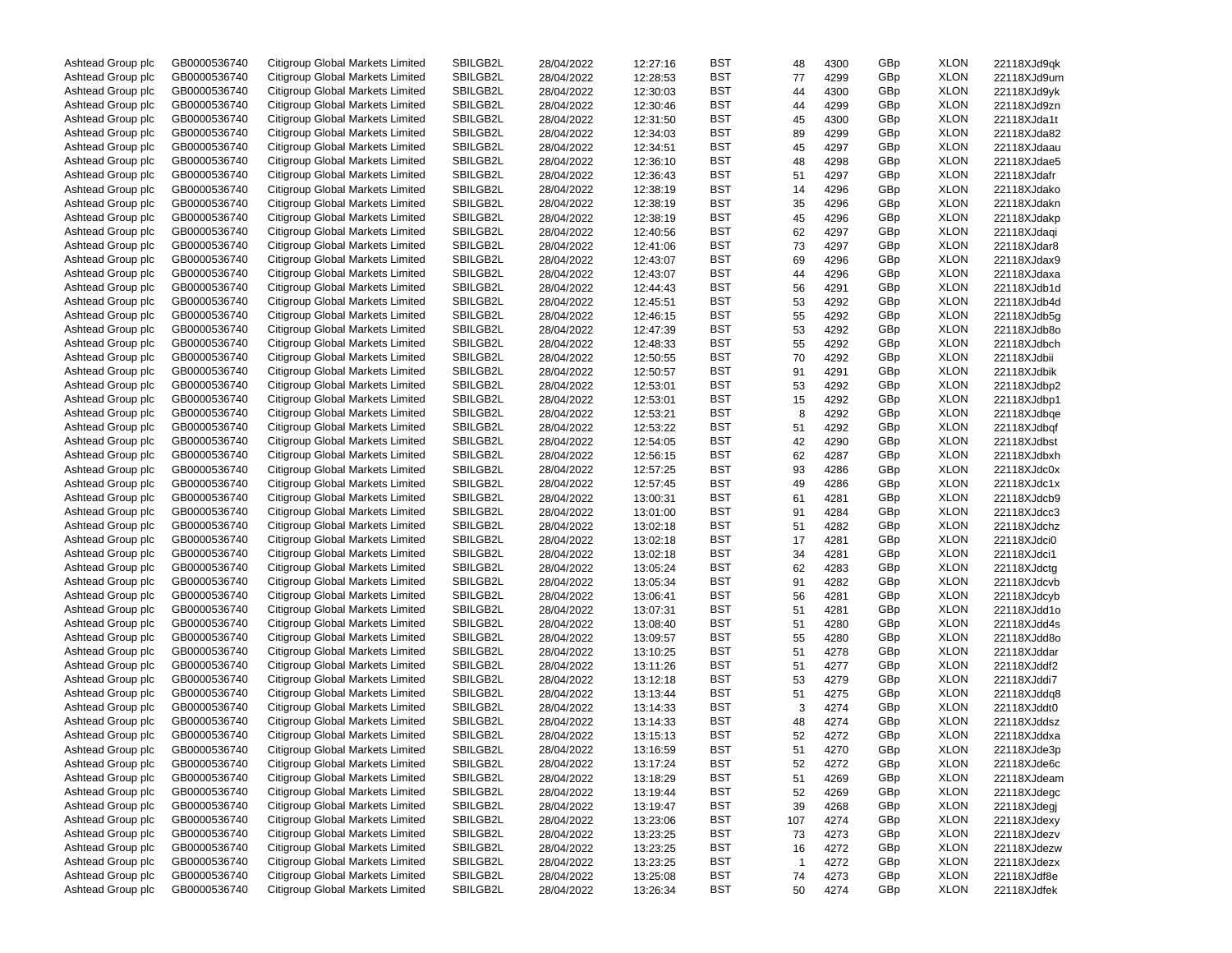| Ashtead Group plc | GB0000536740 | Citigroup Global Markets Limited | SBILGB2L | 28/04/2022 | 13:26:50 | BST | 50             | 4274 | GBp | <b>XLON</b> | 22118XJdffd |
|-------------------|--------------|----------------------------------|----------|------------|----------|-----|----------------|------|-----|-------------|-------------|
| Ashtead Group plc | GB0000536740 | Citigroup Global Markets Limited | SBILGB2L | 28/04/2022 | 13:27:54 | BST | 50             | 4281 | GBp | <b>XLON</b> | 22118XJdfjp |
| Ashtead Group plc | GB0000536740 | Citigroup Global Markets Limited | SBILGB2L | 28/04/2022 | 13:29:11 | BST | 51             | 4281 | GBp | <b>XLON</b> | 22118XJdfo9 |
| Ashtead Group plc | GB0000536740 | Citigroup Global Markets Limited | SBILGB2L | 28/04/2022 | 13:29:53 | BST | 52             | 4281 | GBp | <b>XLON</b> | 22118XJdfr0 |
| Ashtead Group plc | GB0000536740 | Citigroup Global Markets Limited | SBILGB2L | 28/04/2022 | 13:30:46 | BST | 65             | 4279 | GBp | <b>XLON</b> | 22118XJdfzn |
| Ashtead Group plc | GB0000536740 | Citigroup Global Markets Limited | SBILGB2L | 28/04/2022 | 13:31:41 | BST | 67             | 4276 | GBp | <b>XLON</b> | 22118XJdg4c |
| Ashtead Group plc | GB0000536740 | Citigroup Global Markets Limited | SBILGB2L | 28/04/2022 | 13:32:33 | BST | 66             | 4273 | GBp | <b>XLON</b> | 22118XJdg9g |
| Ashtead Group plc | GB0000536740 | Citigroup Global Markets Limited | SBILGB2L | 28/04/2022 | 13:34:15 | BST | 65             | 4273 | GBp | <b>XLON</b> | 22118XJdghf |
| Ashtead Group plc | GB0000536740 | Citigroup Global Markets Limited | SBILGB2L | 28/04/2022 | 13:34:20 | BST | 51             | 4272 | GBp | <b>XLON</b> | 22118XJdghq |
| Ashtead Group plc | GB0000536740 | Citigroup Global Markets Limited | SBILGB2L |            |          | BST |                |      |     | <b>XLON</b> |             |
|                   |              |                                  |          | 28/04/2022 | 13:36:10 |     | 77             | 4269 | GBp |             | 22118XJdgsk |
| Ashtead Group plc | GB0000536740 | Citigroup Global Markets Limited | SBILGB2L | 28/04/2022 | 13:36:10 | BST | 24             | 4267 | GBp | <b>XLON</b> | 22118XJdgsm |
| Ashtead Group plc | GB0000536740 | Citigroup Global Markets Limited | SBILGB2L | 28/04/2022 | 13:36:10 | BST | 53             | 4267 | GBp | <b>XLON</b> | 22118XJdgsl |
| Ashtead Group plc | GB0000536740 | Citigroup Global Markets Limited | SBILGB2L | 28/04/2022 | 13:39:41 | BST | 98             | 4275 | GBp | <b>XLON</b> | 22118XJdh57 |
| Ashtead Group plc | GB0000536740 | Citigroup Global Markets Limited | SBILGB2L | 28/04/2022 | 13:39:41 | BST | 66             | 4274 | GBp | <b>XLON</b> | 22118XJdh58 |
| Ashtead Group plc | GB0000536740 | Citigroup Global Markets Limited | SBILGB2L | 28/04/2022 | 13:41:00 | BST | 61             | 4275 | GBp | <b>XLON</b> | 22118XJdha3 |
| Ashtead Group plc | GB0000536740 | Citigroup Global Markets Limited | SBILGB2L | 28/04/2022 | 13:41:03 | BST | 46             | 4276 | GBp | <b>XLON</b> | 22118XJdhae |
| Ashtead Group plc | GB0000536740 | Citigroup Global Markets Limited | SBILGB2L | 28/04/2022 | 13:43:08 | BST | 64             | 4278 | GBp | <b>XLON</b> | 22118XJdhi5 |
| Ashtead Group plc | GB0000536740 | Citigroup Global Markets Limited | SBILGB2L | 28/04/2022 | 13:43:08 | BST | 11             | 4278 | GBp | <b>XLON</b> | 22118XJdhi4 |
| Ashtead Group plc | GB0000536740 | Citigroup Global Markets Limited | SBILGB2L | 28/04/2022 | 13:43:35 | BST | 62             | 4278 | GBp | <b>XLON</b> | 22118XJdhji |
| Ashtead Group plc | GB0000536740 | Citigroup Global Markets Limited | SBILGB2L | 28/04/2022 | 13:44:42 | BST | 63             | 4279 | GBp | <b>XLON</b> | 22118XJdhmt |
| Ashtead Group plc | GB0000536740 | Citigroup Global Markets Limited | SBILGB2L | 28/04/2022 | 13:45:12 | BST | 62             | 4278 | GBp | <b>XLON</b> | 22118XJdhog |
| Ashtead Group plc | GB0000536740 | Citigroup Global Markets Limited | SBILGB2L | 28/04/2022 | 13:46:12 | BST | 42             | 4279 | GBp | <b>XLON</b> | 22118XJdhro |
| Ashtead Group plc | GB0000536740 | Citigroup Global Markets Limited | SBILGB2L | 28/04/2022 | 13:47:42 | BST | 75             | 4279 | GBp | <b>XLON</b> | 22118XJdhw6 |
| Ashtead Group plc | GB0000536740 | Citigroup Global Markets Limited | SBILGB2L | 28/04/2022 | 13:47:56 | BST | 45             | 4278 | GBp | <b>XLON</b> | 22118XJdhx8 |
| Ashtead Group plc | GB0000536740 | Citigroup Global Markets Limited | SBILGB2L | 28/04/2022 | 13:50:34 | BST | 56             | 4279 | GBp | <b>XLON</b> | 22118XJdiaw |
| Ashtead Group plc | GB0000536740 | Citigroup Global Markets Limited | SBILGB2L |            | 13:50:34 | BST |                |      | GBp | <b>XLON</b> |             |
|                   |              | Citigroup Global Markets Limited |          | 28/04/2022 |          |     | 84             | 4280 |     |             | 22118XJdiav |
| Ashtead Group plc | GB0000536740 |                                  | SBILGB2L | 28/04/2022 | 13:50:53 | BST | 39             | 4278 | GBp | <b>XLON</b> | 22118XJdic1 |
| Ashtead Group plc | GB0000536740 | Citigroup Global Markets Limited | SBILGB2L | 28/04/2022 | 13:53:16 | BST | 82             | 4279 | GBp | <b>XLON</b> | 22118XJdip8 |
| Ashtead Group plc | GB0000536740 | Citigroup Global Markets Limited | SBILGB2L | 28/04/2022 | 13:53:37 | BST | 89             | 4280 | GBp | <b>XLON</b> | 22118XJdix8 |
| Ashtead Group plc | GB0000536740 | Citigroup Global Markets Limited | SBILGB2L | 28/04/2022 | 13:56:09 | BST | 91             | 4280 | GBp | <b>XLON</b> | 22118XJdj7b |
| Ashtead Group plc | GB0000536740 | Citigroup Global Markets Limited | SBILGB2L | 28/04/2022 | 13:56:32 | BST | 86             | 4279 | GBp | <b>XLON</b> | 22118XJdj86 |
| Ashtead Group plc | GB0000536740 | Citigroup Global Markets Limited | SBILGB2L | 28/04/2022 | 13:58:04 | BST | 93             | 4278 | GBp | <b>XLON</b> | 22118XJdjgk |
| Ashtead Group plc | GB0000536740 | Citigroup Global Markets Limited | SBILGB2L | 28/04/2022 | 13:58:55 | BST | 59             | 4276 | GBp | <b>XLON</b> | 22118XJdjmb |
| Ashtead Group plc | GB0000536740 | Citigroup Global Markets Limited | SBILGB2L | 28/04/2022 | 14:00:07 | BST | 58             | 4273 | GBp | <b>XLON</b> | 22118XJdjum |
| Ashtead Group plc | GB0000536740 | Citigroup Global Markets Limited | SBILGB2L | 28/04/2022 | 14:01:06 | BST | 68             | 4274 | GBp | <b>XLON</b> | 22118XJdjz6 |
| Ashtead Group plc | GB0000536740 | Citigroup Global Markets Limited | SBILGB2L | 28/04/2022 | 14:02:50 | BST | 79             | 4274 | GBp | <b>XLON</b> | 22118XJdk7o |
| Ashtead Group plc | GB0000536740 | Citigroup Global Markets Limited | SBILGB2L | 28/04/2022 | 14:02:57 | BST | 51             | 4274 | GBp | <b>XLON</b> | 22118XJdk7w |
| Ashtead Group plc | GB0000536740 | Citigroup Global Markets Limited | SBILGB2L | 28/04/2022 | 14:04:05 | BST | 69             | 4274 | GBp | <b>XLON</b> | 22118XJdkcx |
| Ashtead Group plc | GB0000536740 | Citigroup Global Markets Limited | SBILGB2L | 28/04/2022 | 14:05:05 | BST | $\overline{7}$ | 4274 | GBp | <b>XLON</b> | 22118XJdkhz |
| Ashtead Group plc | GB0000536740 | Citigroup Global Markets Limited | SBILGB2L | 28/04/2022 | 14:05:05 | BST | 34             | 4274 | GBp | <b>XLON</b> | 22118XJdkhy |
| Ashtead Group plc | GB0000536740 | Citigroup Global Markets Limited | SBILGB2L | 28/04/2022 | 14:05:05 | BST | 25             | 4274 | GBp | <b>XLON</b> | 22118XJdkhx |
| Ashtead Group plc | GB0000536740 | Citigroup Global Markets Limited | SBILGB2L | 28/04/2022 | 14:06:05 | BST | 67             | 4277 | GBp | <b>XLON</b> | 22118XJdkn1 |
| Ashtead Group plc | GB0000536740 | Citigroup Global Markets Limited | SBILGB2L | 28/04/2022 | 14:06:09 | BST | 49             | 4276 | GBp | <b>XLON</b> | 22118XJdkn6 |
| Ashtead Group plc | GB0000536740 | Citigroup Global Markets Limited | SBILGB2L |            | 14:08:08 | BST |                |      | GBp | <b>XLON</b> |             |
|                   | GB0000536740 | Citigroup Global Markets Limited |          | 28/04/2022 |          |     | 10             | 4281 |     |             | 22118XJdkw4 |
| Ashtead Group plc |              |                                  | SBILGB2L | 28/04/2022 | 14:08:08 | BST | 12             | 4281 | GBp | <b>XLON</b> | 22118XJdkw3 |
| Ashtead Group plc | GB0000536740 | Citigroup Global Markets Limited | SBILGB2L | 28/04/2022 | 14:08:08 | BST | 65             | 4281 | GBp | <b>XLON</b> | 22118XJdkw2 |
| Ashtead Group plc | GB0000536740 | Citigroup Global Markets Limited | SBILGB2L | 28/04/2022 | 14:08:11 | BST | 56             | 4279 | GBp | <b>XLON</b> | 22118XJdkwf |
| Ashtead Group plc | GB0000536740 | Citigroup Global Markets Limited | SBILGB2L | 28/04/2022 | 14:11:32 | BST | 89             | 4280 | GBp | <b>XLON</b> | 22118XJdl7s |
| Ashtead Group plc | GB0000536740 | Citigroup Global Markets Limited | SBILGB2L | 28/04/2022 | 14:11:32 | BST | 131            | 4281 | GBp | <b>XLON</b> | 22118XJdl7r |
| Ashtead Group plc | GB0000536740 | Citigroup Global Markets Limited | SBILGB2L | 28/04/2022 | 14:13:10 | BST | 84             | 4281 | GBp | <b>XLON</b> | 22118XJdld5 |
| Ashtead Group plc | GB0000536740 | Citigroup Global Markets Limited | SBILGB2L | 28/04/2022 | 14:13:11 | BST | 56             | 4280 | GBp | <b>XLON</b> | 22118XJdld8 |
| Ashtead Group plc | GB0000536740 | Citigroup Global Markets Limited | SBILGB2L | 28/04/2022 | 14:14:13 | BST | 69             | 4279 | GBp | <b>XLON</b> | 22118XJdlgg |
| Ashtead Group plc | GB0000536740 | Citigroup Global Markets Limited | SBILGB2L | 28/04/2022 | 14:15:23 | BST | 69             | 4272 | GBp | <b>XLON</b> | 22118XJdlla |
| Ashtead Group plc | GB0000536740 | Citigroup Global Markets Limited | SBILGB2L | 28/04/2022 | 14:16:26 | BST | 66             | 4269 | GBp | <b>XLON</b> | 22118XJdlq9 |
| Ashtead Group plc | GB0000536740 | Citigroup Global Markets Limited | SBILGB2L | 28/04/2022 | 14:16:27 | BST | 34             | 4267 | GBp | <b>XLON</b> | 22118XJdlqa |
| Ashtead Group plc | GB0000536740 | Citigroup Global Markets Limited | SBILGB2L | 28/04/2022 | 14:17:08 | BST | 40             | 4265 | GBp | <b>XLON</b> | 22118XJdlum |
| Ashtead Group plc | GB0000536740 | Citigroup Global Markets Limited | SBILGB2L | 28/04/2022 | 14:19:41 | BST | 84             | 4266 | GBp | <b>XLON</b> | 22118XJdm3o |
| Ashtead Group plc | GB0000536740 | Citigroup Global Markets Limited | SBILGB2L | 28/04/2022 | 14:19:41 | BST | 23             | 4265 | GBp | <b>XLON</b> | 22118XJdm3q |
| Ashtead Group plc | GB0000536740 | Citigroup Global Markets Limited | SBILGB2L | 28/04/2022 | 14:19:41 | BST | 33             | 4265 | GBp | <b>XLON</b> | 22118XJdm3p |
| Ashtead Group plc | GB0000536740 | Citigroup Global Markets Limited | SBILGB2L | 28/04/2022 | 14:19:41 | BST | 53             | 4265 | GBp | <b>XLON</b> | 22118XJdm3s |
|                   |              |                                  |          |            |          |     |                |      |     |             |             |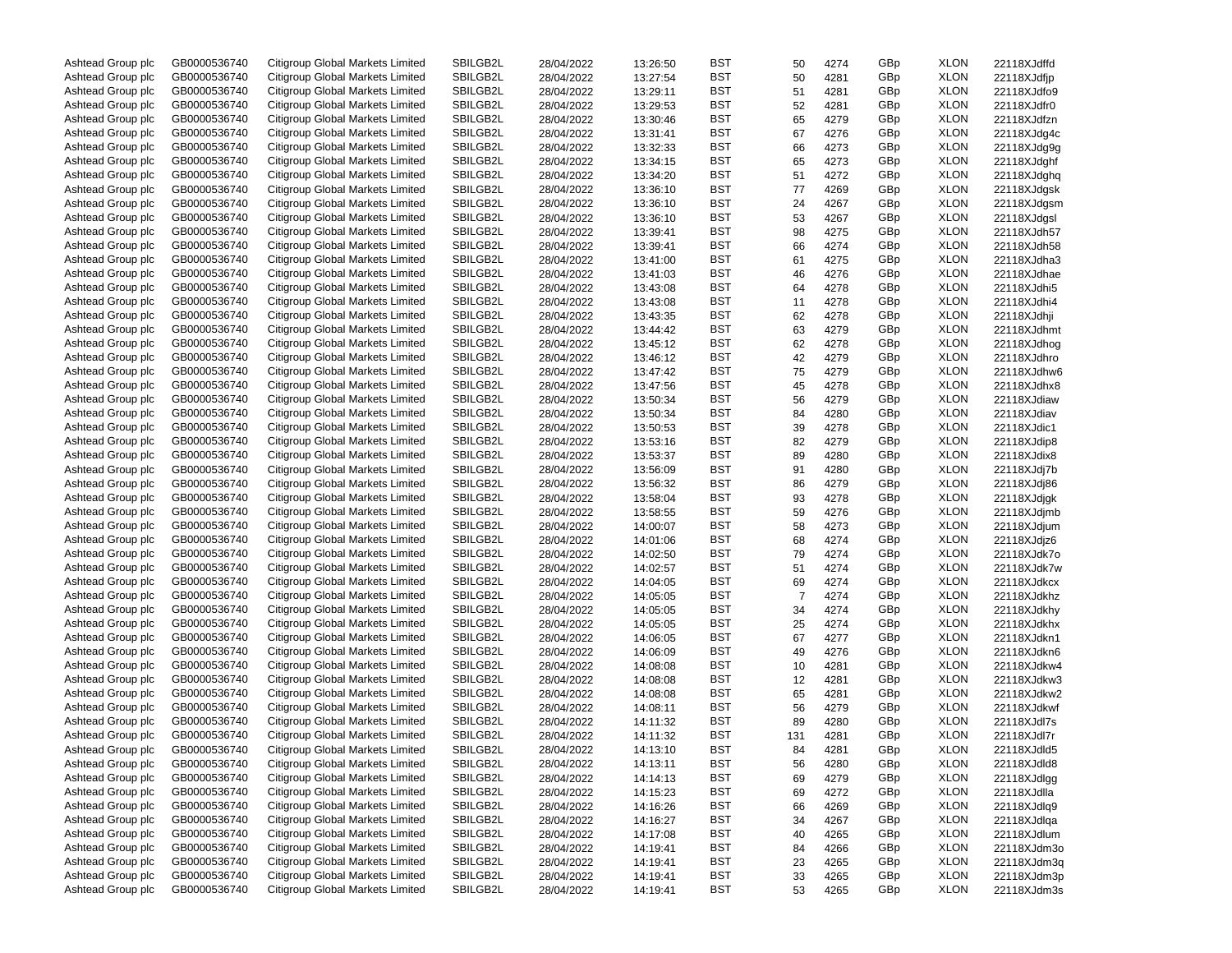| Ashtead Group plc | GB0000536740 | Citigroup Global Markets Limited | SBILGB2L | 28/04/2022 | 14:21:49 | BST        | 86  | 4264 | GBp | <b>XLON</b> | 22118XJdmcr |
|-------------------|--------------|----------------------------------|----------|------------|----------|------------|-----|------|-----|-------------|-------------|
| Ashtead Group plc | GB0000536740 | Citigroup Global Markets Limited | SBILGB2L | 28/04/2022 | 14:21:51 | BST        | 70  | 4264 | GBp | <b>XLON</b> | 22118XJdmcw |
| Ashtead Group plc | GB0000536740 | Citigroup Global Markets Limited | SBILGB2L | 28/04/2022 | 14:23:40 | <b>BST</b> | 70  | 4270 | GBp | <b>XLON</b> | 22118XJdmn6 |
| Ashtead Group plc | GB0000536740 | Citigroup Global Markets Limited | SBILGB2L | 28/04/2022 | 14:23:42 | <b>BST</b> | 63  | 4270 | GBp | <b>XLON</b> | 22118XJdmne |
| Ashtead Group plc | GB0000536740 | Citigroup Global Markets Limited | SBILGB2L | 28/04/2022 | 14:25:12 | BST        | 78  | 4267 | GBp | <b>XLON</b> | 22118XJdmvn |
| Ashtead Group plc | GB0000536740 | Citigroup Global Markets Limited | SBILGB2L | 28/04/2022 | 14:26:05 | <b>BST</b> | 77  | 4266 | GBp | <b>XLON</b> | 22118XJdmzh |
| Ashtead Group plc | GB0000536740 | Citigroup Global Markets Limited | SBILGB2L | 28/04/2022 | 14:26:53 | <b>BST</b> | 76  | 4267 | GBp | <b>XLON</b> | 22118XJdn1v |
| Ashtead Group plc | GB0000536740 | Citigroup Global Markets Limited | SBILGB2L | 28/04/2022 | 14:28:10 | <b>BST</b> | 76  | 4267 | GBp | <b>XLON</b> | 22118XJdn95 |
| Ashtead Group plc | GB0000536740 | Citigroup Global Markets Limited | SBILGB2L | 28/04/2022 | 14:28:13 | BST        | 43  | 4266 | GBp | <b>XLON</b> | 22118XJdn9a |
|                   |              |                                  |          |            |          |            |     |      |     |             |             |
| Ashtead Group plc | GB0000536740 | Citigroup Global Markets Limited | SBILGB2L | 28/04/2022 | 14:29:40 | <b>BST</b> | 70  | 4262 | GBp | <b>XLON</b> | 22118XJdnfh |
| Ashtead Group plc | GB0000536740 | Citigroup Global Markets Limited | SBILGB2L | 28/04/2022 | 14:29:40 | <b>BST</b> | 47  | 4261 | GBp | <b>XLON</b> | 22118XJdnfi |
| Ashtead Group plc | GB0000536740 | Citigroup Global Markets Limited | SBILGB2L | 28/04/2022 | 14:30:45 | <b>BST</b> | 112 | 4266 | GBp | <b>XLON</b> | 22118XJdnot |
| Ashtead Group plc | GB0000536740 | Citigroup Global Markets Limited | SBILGB2L | 28/04/2022 | 14:30:45 | BST        | 71  | 4266 | GBp | <b>XLON</b> | 22118XJdnov |
| Ashtead Group plc | GB0000536740 | Citigroup Global Markets Limited | SBILGB2L | 28/04/2022 | 14:31:01 | <b>BST</b> | 47  | 4268 | GBp | <b>XLON</b> | 22118XJdnr7 |
| Ashtead Group plc | GB0000536740 | Citigroup Global Markets Limited | SBILGB2L | 28/04/2022 | 14:31:17 | <b>BST</b> | 34  | 4275 | GBp | <b>XLON</b> | 22118XJdnu7 |
| Ashtead Group plc | GB0000536740 | Citigroup Global Markets Limited | SBILGB2L | 28/04/2022 | 14:31:17 | <b>BST</b> | 19  | 4275 | GBp | <b>XLON</b> | 22118XJdnu6 |
| Ashtead Group plc | GB0000536740 | Citigroup Global Markets Limited | SBILGB2L | 28/04/2022 | 14:31:19 | <b>BST</b> | 52  | 4274 | GBp | <b>XLON</b> | 22118XJdnuq |
| Ashtead Group plc | GB0000536740 | Citigroup Global Markets Limited | SBILGB2L | 28/04/2022 | 14:31:32 | <b>BST</b> | 42  | 4271 | GBp | <b>XLON</b> | 22118XJdnwp |
| Ashtead Group plc | GB0000536740 | Citigroup Global Markets Limited | SBILGB2L | 28/04/2022 | 14:32:33 | <b>BST</b> | 113 | 4263 | GBp | <b>XLON</b> | 22118XJdo4x |
| Ashtead Group plc | GB0000536740 | Citigroup Global Markets Limited | SBILGB2L | 28/04/2022 | 14:32:33 | <b>BST</b> | 77  | 4262 | GBp | <b>XLON</b> | 22118XJdo4y |
| Ashtead Group plc | GB0000536740 | Citigroup Global Markets Limited | SBILGB2L | 28/04/2022 | 14:33:29 | <b>BST</b> | 112 | 4257 | GBp | <b>XLON</b> | 22118XJdoep |
| Ashtead Group plc | GB0000536740 | Citigroup Global Markets Limited | SBILGB2L | 28/04/2022 | 14:33:29 | <b>BST</b> | 84  | 4256 | GBp | <b>XLON</b> | 22118XJdoez |
| Ashtead Group plc | GB0000536740 | Citigroup Global Markets Limited | SBILGB2L | 28/04/2022 | 14:34:37 | <b>BST</b> | 108 | 4251 | GBp | <b>XLON</b> | 22118XJdoqd |
| Ashtead Group plc | GB0000536740 | Citigroup Global Markets Limited | SBILGB2L | 28/04/2022 | 14:34:37 | BST        | 15  | 4252 | GBp | <b>XLON</b> | 22118XJdoqi |
| Ashtead Group plc | GB0000536740 | Citigroup Global Markets Limited | SBILGB2L | 28/04/2022 | 14:34:37 | BST        | 39  | 4252 | GBp | <b>XLON</b> | 22118XJdogf |
| Ashtead Group plc | GB0000536740 | Citigroup Global Markets Limited | SBILGB2L |            |          | BST        | 54  | 4252 | GBp | <b>XLON</b> |             |
|                   |              | Citigroup Global Markets Limited |          | 28/04/2022 | 14:34:37 |            |     |      |     |             | 22118XJdoqe |
| Ashtead Group plc | GB0000536740 |                                  | SBILGB2L | 28/04/2022 | 14:35:22 | <b>BST</b> | 39  | 4254 | GBp | <b>XLON</b> | 22118XJdoy0 |
| Ashtead Group plc | GB0000536740 | Citigroup Global Markets Limited | SBILGB2L | 28/04/2022 | 14:35:22 | <b>BST</b> | 29  | 4254 | GBp | <b>XLON</b> | 22118XJdoxz |
| Ashtead Group plc | GB0000536740 | Citigroup Global Markets Limited | SBILGB2L | 28/04/2022 | 14:35:29 | <b>BST</b> | 46  | 4253 | GBp | <b>XLON</b> | 22118XJdoyv |
| Ashtead Group plc | GB0000536740 | Citigroup Global Markets Limited | SBILGB2L | 28/04/2022 | 14:36:25 | <b>BST</b> | 86  | 4260 | GBp | <b>XLON</b> | 22118XJdp9l |
| Ashtead Group plc | GB0000536740 | Citigroup Global Markets Limited | SBILGB2L | 28/04/2022 | 14:36:28 | <b>BST</b> | 69  | 4260 | GBp | <b>XLON</b> | 22118XJdp9w |
| Ashtead Group plc | GB0000536740 | Citigroup Global Markets Limited | SBILGB2L | 28/04/2022 | 14:37:29 | <b>BST</b> | 79  | 4254 | GBp | <b>XLON</b> | 22118XJdpod |
| Ashtead Group plc | GB0000536740 | Citigroup Global Markets Limited | SBILGB2L | 28/04/2022 | 14:37:29 | <b>BST</b> | 81  | 4253 | GBp | <b>XLON</b> | 22118XJdpoi |
| Ashtead Group plc | GB0000536740 | Citigroup Global Markets Limited | SBILGB2L | 28/04/2022 | 14:38:48 | <b>BST</b> | 24  | 4256 | GBp | <b>XLON</b> | 22118XJdpwo |
| Ashtead Group plc | GB0000536740 | Citigroup Global Markets Limited | SBILGB2L | 28/04/2022 | 14:38:48 | <b>BST</b> | 30  | 4256 | GBp | <b>XLON</b> | 22118XJdpwl |
| Ashtead Group plc | GB0000536740 | Citigroup Global Markets Limited | SBILGB2L | 28/04/2022 | 14:38:49 | BST        | 47  | 4255 | GBp | <b>XLON</b> | 22118XJdpxm |
| Ashtead Group plc | GB0000536740 | Citigroup Global Markets Limited | SBILGB2L | 28/04/2022 | 14:39:11 | <b>BST</b> | 16  | 4257 | GBp | <b>XLON</b> | 22118XJdq1h |
| Ashtead Group plc | GB0000536740 | Citigroup Global Markets Limited | SBILGB2L | 28/04/2022 | 14:39:17 | BST        | 82  | 4257 | GBp | <b>XLON</b> | 22118XJdq2a |
| Ashtead Group plc | GB0000536740 | Citigroup Global Markets Limited | SBILGB2L | 28/04/2022 | 14:39:20 | <b>BST</b> | 68  | 4256 | GBp | <b>XLON</b> | 22118XJdq2o |
| Ashtead Group plc | GB0000536740 | Citigroup Global Markets Limited | SBILGB2L | 28/04/2022 | 14:40:31 | <b>BST</b> | 33  | 4250 | GBp | <b>XLON</b> | 22118XJdq9u |
| Ashtead Group plc | GB0000536740 | Citigroup Global Markets Limited | SBILGB2L | 28/04/2022 | 14:40:32 | <b>BST</b> | 90  | 4250 | GBp | <b>XLON</b> | 22118XJdqa2 |
| Ashtead Group plc | GB0000536740 | Citigroup Global Markets Limited | SBILGB2L | 28/04/2022 | 14:40:33 | <b>BST</b> | 52  | 4249 | GBp | <b>XLON</b> | 22118XJdqa7 |
| Ashtead Group plc | GB0000536740 | Citigroup Global Markets Limited | SBILGB2L | 28/04/2022 | 14:41:14 | <b>BST</b> | 81  | 4243 | GBp | <b>XLON</b> | 22118XJdqdl |
| Ashtead Group plc | GB0000536740 | Citigroup Global Markets Limited | SBILGB2L |            |          | <b>BST</b> |     |      |     | <b>XLON</b> |             |
|                   |              |                                  |          | 28/04/2022 | 14:42:09 |            | 84  | 4232 | GBp |             | 22118XJdqjo |
| Ashtead Group plc | GB0000536740 | Citigroup Global Markets Limited | SBILGB2L | 28/04/2022 | 14:42:16 | <b>BST</b> | 57  | 4232 | GBp | <b>XLON</b> | 22118XJdqke |
| Ashtead Group plc | GB0000536740 | Citigroup Global Markets Limited | SBILGB2L | 28/04/2022 | 14:43:06 | <b>BST</b> | 59  | 4227 | GBp | <b>XLON</b> | 22118XJdqti |
| Ashtead Group plc | GB0000536740 | Citigroup Global Markets Limited | SBILGB2L | 28/04/2022 | 14:43:30 | <b>BST</b> | 72  | 4229 | GBp | <b>XLON</b> | 22118XJdqvh |
| Ashtead Group plc | GB0000536740 | Citigroup Global Markets Limited | SBILGB2L | 28/04/2022 | 14:43:31 | BST        | 54  | 4228 | GBp | <b>XLON</b> | 22118XJdqvk |
| Ashtead Group plc | GB0000536740 | Citigroup Global Markets Limited | SBILGB2L | 28/04/2022 | 14:44:05 | BST        | 78  | 4225 | GBp | <b>XLON</b> | 22118XJdqzh |
| Ashtead Group plc | GB0000536740 | Citigroup Global Markets Limited | SBILGB2L | 28/04/2022 | 14:45:09 | <b>BST</b> | 79  | 4221 | GBp | <b>XLON</b> | 22118XJdr6b |
| Ashtead Group plc | GB0000536740 | Citigroup Global Markets Limited | SBILGB2L | 28/04/2022 | 14:45:09 | BST        | 69  | 4221 | GBp | <b>XLON</b> | 22118XJdr6e |
| Ashtead Group plc | GB0000536740 | Citigroup Global Markets Limited | SBILGB2L | 28/04/2022 | 14:46:05 | BST        | 70  | 4223 | GBp | <b>XLON</b> | 22118XJdrby |
| Ashtead Group plc | GB0000536740 | Citigroup Global Markets Limited | SBILGB2L | 28/04/2022 | 14:46:07 | BST        | 51  | 4223 | GBp | <b>XLON</b> | 22118XJdrc4 |
| Ashtead Group plc | GB0000536740 | Citigroup Global Markets Limited | SBILGB2L | 28/04/2022 | 14:47:08 | <b>BST</b> | 76  | 4222 | GBp | <b>XLON</b> | 22118XJdrij |
| Ashtead Group plc | GB0000536740 | Citigroup Global Markets Limited | SBILGB2L | 28/04/2022 | 14:47:18 | <b>BST</b> | 71  | 4223 | GBp | <b>XLON</b> | 22118XJdrm1 |
| Ashtead Group plc | GB0000536740 | Citigroup Global Markets Limited | SBILGB2L | 28/04/2022 | 14:47:57 | BST        | 20  | 4225 | GBp | <b>XLON</b> | 22118XJdrpl |
| Ashtead Group plc | GB0000536740 | Citigroup Global Markets Limited | SBILGB2L | 28/04/2022 | 14:47:59 | <b>BST</b> | 47  | 4225 | GBp | <b>XLON</b> | 22118XJdrps |
| Ashtead Group plc | GB0000536740 | Citigroup Global Markets Limited | SBILGB2L | 28/04/2022 | 14:48:10 | BST        | 49  | 4225 | GBp | <b>XLON</b> | 22118XJdrtt |
| Ashtead Group plc | GB0000536740 | Citigroup Global Markets Limited | SBILGB2L | 28/04/2022 | 14:49:00 | <b>BST</b> | 77  | 4220 | GBp | <b>XLON</b> | 22118XJdryn |
| Ashtead Group plc | GB0000536740 | Citigroup Global Markets Limited | SBILGB2L | 28/04/2022 | 14:49:00 | BST        | 61  | 4219 | GBp | <b>XLON</b> | 22118XJdrz0 |
|                   |              |                                  |          |            |          |            |     |      |     |             |             |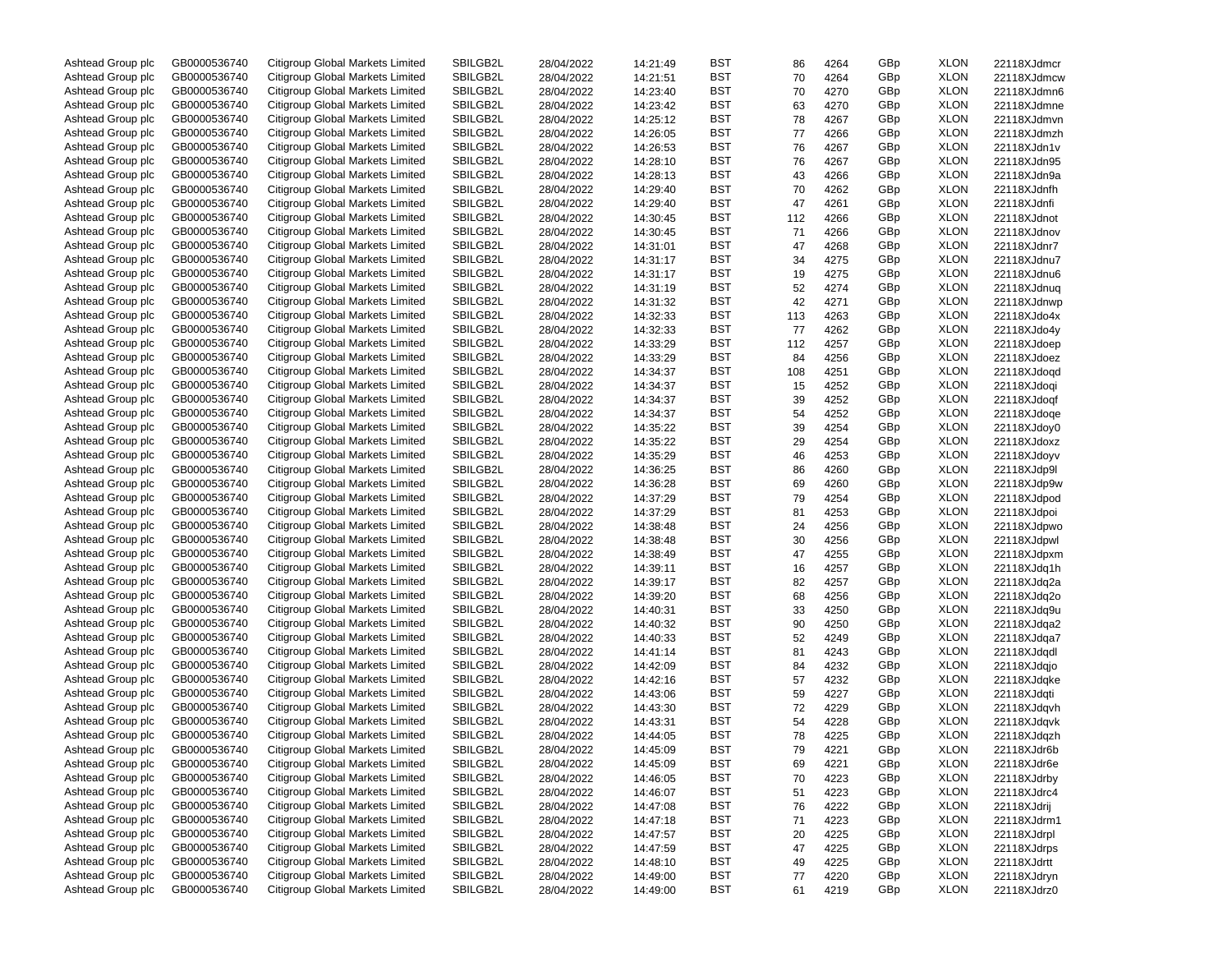| Ashtead Group plc | GB0000536740 | Citigroup Global Markets Limited | SBILGB2L | 28/04/2022 | 14:49:54 | BST | 72  | 4215 | GBp | <b>XLON</b> | 22118XJds5z |
|-------------------|--------------|----------------------------------|----------|------------|----------|-----|-----|------|-----|-------------|-------------|
| Ashtead Group plc | GB0000536740 | Citigroup Global Markets Limited | SBILGB2L | 28/04/2022 | 14:49:56 | BST | 47  | 4214 | GBp | <b>XLON</b> | 22118XJds6s |
| Ashtead Group plc | GB0000536740 | Citigroup Global Markets Limited | SBILGB2L | 28/04/2022 | 14:50:55 | BST | 77  | 4212 | GBp | <b>XLON</b> | 22118XJdsg9 |
| Ashtead Group plc | GB0000536740 | Citigroup Global Markets Limited | SBILGB2L | 28/04/2022 | 14:51:18 | BST | 61  | 4212 | GBp | <b>XLON</b> | 22118XJdskh |
| Ashtead Group plc | GB0000536740 | Citigroup Global Markets Limited | SBILGB2L | 28/04/2022 | 14:51:18 | BST | 52  | 4212 | GBp | <b>XLON</b> | 22118XJdski |
| Ashtead Group plc | GB0000536740 | Citigroup Global Markets Limited | SBILGB2L | 28/04/2022 | 14:52:20 | BST | 66  | 4218 | GBp | <b>XLON</b> | 22118XJdsr6 |
| Ashtead Group plc | GB0000536740 | Citigroup Global Markets Limited | SBILGB2L | 28/04/2022 | 14:52:20 | BST | 29  | 4217 | GBp | <b>XLON</b> | 22118XJdsr8 |
| Ashtead Group plc | GB0000536740 | Citigroup Global Markets Limited | SBILGB2L | 28/04/2022 | 14:52:20 | BST | 43  | 4217 | GBp | <b>XLON</b> | 22118XJdsr7 |
| Ashtead Group plc | GB0000536740 | Citigroup Global Markets Limited | SBILGB2L | 28/04/2022 | 14:52:48 | BST | 57  | 4220 | GBp | <b>XLON</b> | 22118XJdstc |
| Ashtead Group plc | GB0000536740 | Citigroup Global Markets Limited | SBILGB2L |            |          | BST |     |      |     | <b>XLON</b> |             |
|                   |              |                                  |          | 28/04/2022 | 14:52:48 |     | 57  | 4219 | GBp |             | 22118XJdstd |
| Ashtead Group plc | GB0000536740 | Citigroup Global Markets Limited | SBILGB2L | 28/04/2022 | 14:53:48 | BST | 71  | 4230 | GBp | <b>XLON</b> | 22118XJdt2b |
| Ashtead Group plc | GB0000536740 | Citigroup Global Markets Limited | SBILGB2L | 28/04/2022 | 14:54:52 | BST | 21  | 4238 | GBp | <b>XLON</b> | 22118XJdt9q |
| Ashtead Group plc | GB0000536740 | Citigroup Global Markets Limited | SBILGB2L | 28/04/2022 | 14:55:01 | BST | 61  | 4238 | GBp | <b>XLON</b> | 22118XJdta0 |
| Ashtead Group plc | GB0000536740 | Citigroup Global Markets Limited | SBILGB2L | 28/04/2022 | 14:55:01 | BST | 17  | 4238 | GBp | <b>XLON</b> | 22118XJdt9z |
| Ashtead Group plc | GB0000536740 | Citigroup Global Markets Limited | SBILGB2L | 28/04/2022 | 14:55:08 | BST | 51  | 4238 | GBp | <b>XLON</b> | 22118XJdtad |
| Ashtead Group plc | GB0000536740 | Citigroup Global Markets Limited | SBILGB2L | 28/04/2022 | 14:55:52 | BST | 59  | 4233 | GBp | <b>XLON</b> | 22118XJdtdv |
| Ashtead Group plc | GB0000536740 | Citigroup Global Markets Limited | SBILGB2L | 28/04/2022 | 14:55:52 | BST | 62  | 4232 | GBp | <b>XLON</b> | 22118XJdte6 |
| Ashtead Group plc | GB0000536740 | Citigroup Global Markets Limited | SBILGB2L | 28/04/2022 | 14:56:45 | BST | 20  | 4239 | GBp | <b>XLON</b> | 22118XJdthy |
| Ashtead Group plc | GB0000536740 | Citigroup Global Markets Limited | SBILGB2L | 28/04/2022 | 14:56:45 | BST | 38  | 4239 | GBp | <b>XLON</b> | 22118XJdthz |
| Ashtead Group plc | GB0000536740 | Citigroup Global Markets Limited | SBILGB2L | 28/04/2022 | 14:57:21 | BST | 53  | 4244 | GBp | <b>XLON</b> | 22118XJdtkv |
| Ashtead Group plc | GB0000536740 | Citigroup Global Markets Limited | SBILGB2L | 28/04/2022 | 14:57:22 | BST | 75  | 4243 | GBp | <b>XLON</b> | 22118XJdtkw |
| Ashtead Group plc | GB0000536740 | Citigroup Global Markets Limited | SBILGB2L | 28/04/2022 | 14:58:36 | BST | 67  | 4222 | GBp | <b>XLON</b> | 22118XJdtq1 |
| Ashtead Group plc | GB0000536740 | Citigroup Global Markets Limited | SBILGB2L | 28/04/2022 | 14:58:42 | BST | 59  | 4222 | GBp | <b>XLON</b> | 22118XJdtqe |
| Ashtead Group plc | GB0000536740 | Citigroup Global Markets Limited | SBILGB2L | 28/04/2022 | 14:58:43 | BST | 29  | 4222 | GBp | <b>XLON</b> | 22118XJdtqz |
| Ashtead Group plc | GB0000536740 | Citigroup Global Markets Limited | SBILGB2L |            |          | BST |     |      | GBp | <b>XLON</b> |             |
|                   |              |                                  |          | 28/04/2022 | 14:59:48 |     | 70  | 4220 |     |             | 22118XJdtxh |
| Ashtead Group plc | GB0000536740 | Citigroup Global Markets Limited | SBILGB2L | 28/04/2022 | 14:59:48 | BST | 47  | 4219 | GBp | <b>XLON</b> | 22118XJdtxi |
| Ashtead Group plc | GB0000536740 | Citigroup Global Markets Limited | SBILGB2L | 28/04/2022 | 15:00:35 | BST | 79  | 4214 | GBp | <b>XLON</b> | 22118XJdu1w |
| Ashtead Group plc | GB0000536740 | Citigroup Global Markets Limited | SBILGB2L | 28/04/2022 | 15:00:44 | BST | 64  | 4215 | GBp | <b>XLON</b> | 22118XJdu2o |
| Ashtead Group plc | GB0000536740 | Citigroup Global Markets Limited | SBILGB2L | 28/04/2022 | 15:01:54 | BST | 13  | 4215 | GBp | <b>XLON</b> | 22118XJdud5 |
| Ashtead Group plc | GB0000536740 | Citigroup Global Markets Limited | SBILGB2L | 28/04/2022 | 15:02:29 | BST | 130 | 4215 | GBp | <b>XLON</b> | 22118XJdug7 |
| Ashtead Group plc | GB0000536740 | Citigroup Global Markets Limited | SBILGB2L | 28/04/2022 | 15:02:29 | BST | 51  | 4215 | GBp | <b>XLON</b> | 22118XJdug8 |
| Ashtead Group plc | GB0000536740 | Citigroup Global Markets Limited | SBILGB2L | 28/04/2022 | 15:02:39 | BST | 65  | 4215 | GBp | <b>XLON</b> | 22118XJduh0 |
| Ashtead Group plc | GB0000536740 | Citigroup Global Markets Limited | SBILGB2L | 28/04/2022 | 15:03:51 | BST | 77  | 4214 | GBp | <b>XLON</b> | 22118XJdums |
| Ashtead Group plc | GB0000536740 | Citigroup Global Markets Limited | SBILGB2L | 28/04/2022 | 15:03:51 | BST | 36  | 4213 | GBp | <b>XLON</b> | 22118XJdumx |
| Ashtead Group plc | GB0000536740 | Citigroup Global Markets Limited | SBILGB2L | 28/04/2022 | 15:03:51 | BST | 14  | 4213 | GBp | <b>XLON</b> | 22118XJdumw |
| Ashtead Group plc | GB0000536740 | Citigroup Global Markets Limited | SBILGB2L | 28/04/2022 | 15:03:51 | BST | 51  | 4213 | GBp | <b>XLON</b> | 22118XJdumy |
| Ashtead Group plc | GB0000536740 | Citigroup Global Markets Limited | SBILGB2L | 28/04/2022 | 15:04:39 | BST | 81  | 4211 | GBp | <b>XLON</b> | 22118XJduti |
| Ashtead Group plc | GB0000536740 | Citigroup Global Markets Limited | SBILGB2L | 28/04/2022 | 15:05:21 | BST | 78  | 4205 | GBp | <b>XLON</b> | 22118XJdux9 |
| Ashtead Group plc | GB0000536740 | Citigroup Global Markets Limited | SBILGB2L | 28/04/2022 | 15:05:28 | BST | 52  | 4205 | GBp | <b>XLON</b> | 22118XJduxr |
| Ashtead Group plc | GB0000536740 | Citigroup Global Markets Limited | SBILGB2L | 28/04/2022 | 15:06:50 | BST | 75  | 4205 | GBp | <b>XLON</b> | 22118XJdv6r |
| Ashtead Group plc | GB0000536740 | Citigroup Global Markets Limited | SBILGB2L | 28/04/2022 | 15:07:02 | BST | 76  | 4204 | GBp | <b>XLON</b> | 22118XJdv7e |
|                   |              |                                  |          |            |          |     |     |      |     |             |             |
| Ashtead Group plc | GB0000536740 | Citigroup Global Markets Limited | SBILGB2L | 28/04/2022 | 15:07:02 | BST | 67  | 4204 | GBp | <b>XLON</b> | 22118XJdv7f |
| Ashtead Group plc | GB0000536740 | Citigroup Global Markets Limited | SBILGB2L | 28/04/2022 | 15:08:32 | BST | 96  | 4204 | GBp | <b>XLON</b> | 22118XJdvhk |
| Ashtead Group plc | GB0000536740 | Citigroup Global Markets Limited | SBILGB2L | 28/04/2022 | 15:08:42 | BST | 63  | 4203 | GBp | <b>XLON</b> | 22118XJdvhw |
| Ashtead Group plc | GB0000536740 | Citigroup Global Markets Limited | SBILGB2L | 28/04/2022 | 15:08:53 | BST | 59  | 4203 | GBp | <b>XLON</b> | 22118XJdvk2 |
| Ashtead Group plc | GB0000536740 | Citigroup Global Markets Limited | SBILGB2L | 28/04/2022 | 15:09:20 | BST | 66  | 4195 | GBp | <b>XLON</b> | 22118XJdvme |
| Ashtead Group plc | GB0000536740 | Citigroup Global Markets Limited | SBILGB2L | 28/04/2022 | 15:09:22 | BST | 16  | 4194 | GBp | <b>XLON</b> | 22118XJdvml |
| Ashtead Group plc | GB0000536740 | Citigroup Global Markets Limited | SBILGB2L | 28/04/2022 | 15:10:15 | BST | 64  | 4198 | GBp | <b>XLON</b> | 22118XJdvql |
| Ashtead Group plc | GB0000536740 | Citigroup Global Markets Limited | SBILGB2L | 28/04/2022 | 15:10:17 | BST | 52  | 4198 | GBp | <b>XLON</b> | 22118XJdvqp |
| Ashtead Group plc | GB0000536740 | Citigroup Global Markets Limited | SBILGB2L | 28/04/2022 | 15:11:12 | BST | 68  | 4189 | GBp | <b>XLON</b> | 22118XJdvw9 |
| Ashtead Group plc | GB0000536740 | Citigroup Global Markets Limited | SBILGB2L | 28/04/2022 | 15:11:16 | BST | 52  | 4188 | GBp | <b>XLON</b> | 22118XJdvx4 |
| Ashtead Group plc | GB0000536740 | Citigroup Global Markets Limited | SBILGB2L | 28/04/2022 | 15:12:07 | BST | 68  | 4185 | GBp | <b>XLON</b> | 22118XJdw4w |
| Ashtead Group plc | GB0000536740 | Citigroup Global Markets Limited | SBILGB2L | 28/04/2022 | 15:12:12 | BST | 26  | 4184 | GBp | <b>XLON</b> | 22118XJdw5j |
| Ashtead Group plc | GB0000536740 | Citigroup Global Markets Limited | SBILGB2L | 28/04/2022 | 15:12:12 | BST | 20  | 4184 | GBp | <b>XLON</b> | 22118XJdw5i |
| Ashtead Group plc | GB0000536740 | Citigroup Global Markets Limited | SBILGB2L | 28/04/2022 | 15:13:05 | BST | 74  | 4180 | GBp | <b>XLON</b> | 22118XJdw9j |
| Ashtead Group plc | GB0000536740 | Citigroup Global Markets Limited | SBILGB2L | 28/04/2022 | 15:13:19 | BST | 49  | 4180 | GBp | <b>XLON</b> | 22118XJdwas |
| Ashtead Group plc |              | Citigroup Global Markets Limited |          |            |          |     |     |      |     |             |             |
|                   | GB0000536740 |                                  | SBILGB2L | 28/04/2022 | 15:14:26 | BST | 71  | 4181 | GBp | <b>XLON</b> | 22118XJdwig |
| Ashtead Group plc | GB0000536740 | Citigroup Global Markets Limited | SBILGB2L | 28/04/2022 | 15:14:30 | BST | 61  | 4180 | GBp | <b>XLON</b> | 22118XJdwiv |
| Ashtead Group plc | GB0000536740 | Citigroup Global Markets Limited | SBILGB2L | 28/04/2022 | 15:15:07 | BST | 66  | 4182 | GBp | <b>XLON</b> | 22118XJdwlf |
| Ashtead Group plc | GB0000536740 | Citigroup Global Markets Limited | SBILGB2L | 28/04/2022 | 15:15:22 | BST | 59  | 4182 | GBp | <b>XLON</b> | 22118XJdwmr |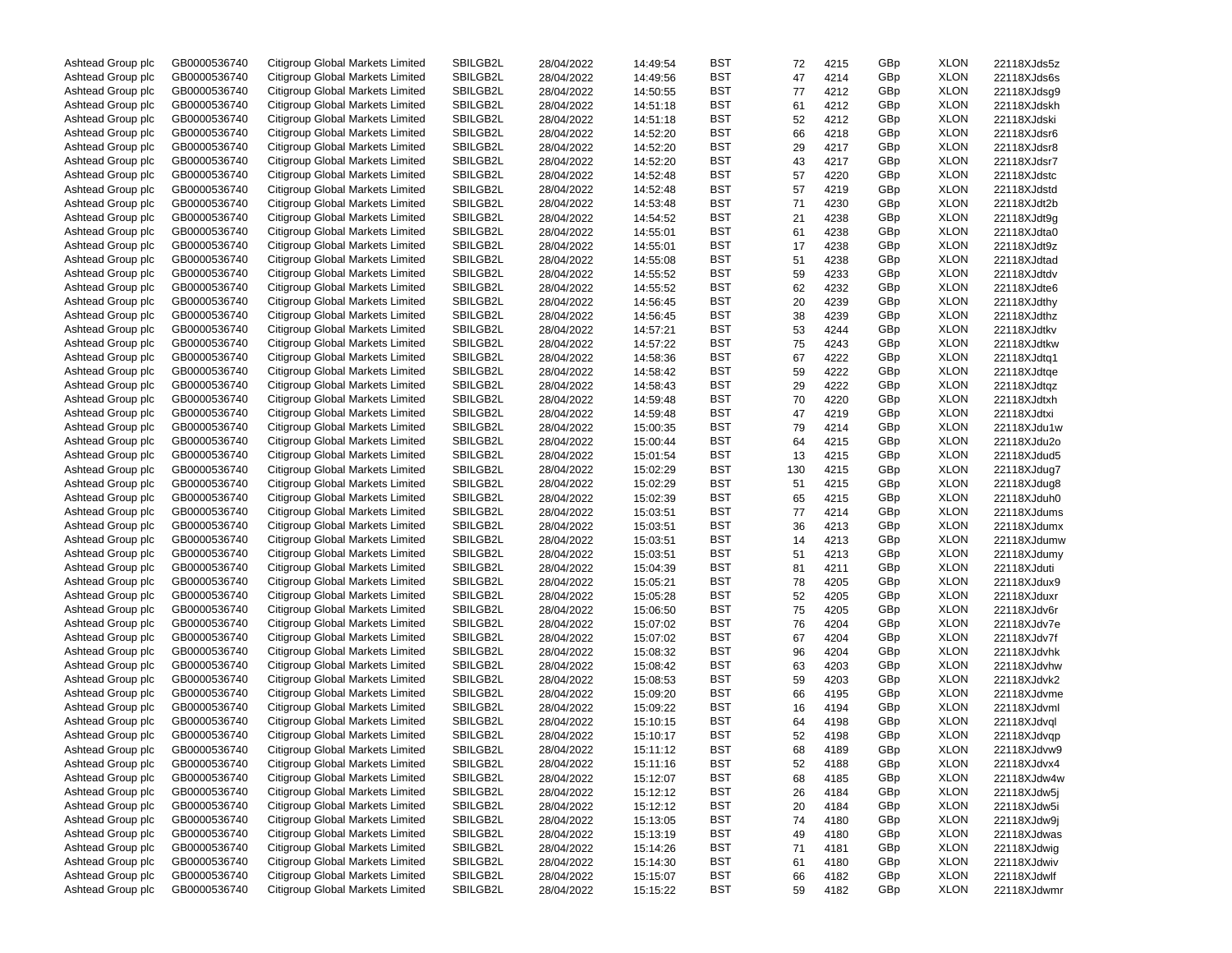| Ashtead Group plc | GB0000536740 | Citigroup Global Markets Limited | SBILGB2L | 28/04/2022 | 15:16:11 | BST        | 62             | 4178 | GBp | <b>XLON</b> | 22118XJdwrj |
|-------------------|--------------|----------------------------------|----------|------------|----------|------------|----------------|------|-----|-------------|-------------|
| Ashtead Group plc | GB0000536740 | Citigroup Global Markets Limited | SBILGB2L | 28/04/2022 | 15:16:15 | <b>BST</b> | 68             | 4179 | GBp | <b>XLON</b> | 22118XJdwrt |
| Ashtead Group plc | GB0000536740 | Citigroup Global Markets Limited | SBILGB2L | 28/04/2022 | 15:16:15 | BST        | $\overline{4}$ | 4179 | GBp | <b>XLON</b> | 22118XJdwrr |
| Ashtead Group plc | GB0000536740 | Citigroup Global Markets Limited | SBILGB2L | 28/04/2022 | 15:17:05 | <b>BST</b> | 92             | 4188 | GBp | <b>XLON</b> | 22118XJdwyv |
| Ashtead Group plc | GB0000536740 | Citigroup Global Markets Limited | SBILGB2L | 28/04/2022 | 15:17:58 | BST        | 74             | 4177 | GBp | <b>XLON</b> | 22118XJdx6v |
| Ashtead Group plc | GB0000536740 | Citigroup Global Markets Limited | SBILGB2L | 28/04/2022 | 15:17:58 | <b>BST</b> | 51             | 4177 | GBp | <b>XLON</b> | 22118XJdx6x |
| Ashtead Group plc | GB0000536740 | Citigroup Global Markets Limited | SBILGB2L | 28/04/2022 | 15:19:08 | <b>BST</b> | 30             | 4188 | GBp | <b>XLON</b> | 22118XJdxfy |
| Ashtead Group plc | GB0000536740 | Citigroup Global Markets Limited | SBILGB2L | 28/04/2022 | 15:19:08 | <b>BST</b> | 41             | 4188 | GBp | <b>XLON</b> | 22118XJdxfx |
| Ashtead Group plc | GB0000536740 | Citigroup Global Markets Limited | SBILGB2L | 28/04/2022 | 15:19:16 | BST        | 77             | 4187 | GBp | <b>XLON</b> | 22118XJdxhv |
| Ashtead Group plc | GB0000536740 | Citigroup Global Markets Limited | SBILGB2L | 28/04/2022 | 15:19:56 | <b>BST</b> | 79             | 4204 | GBp | <b>XLON</b> | 22118XJdxp7 |
| Ashtead Group plc | GB0000536740 | Citigroup Global Markets Limited | SBILGB2L | 28/04/2022 | 15:20:59 | BST        | 84             | 4196 | GBp | <b>XLON</b> | 22118XJdxxn |
| Ashtead Group plc | GB0000536740 | Citigroup Global Markets Limited | SBILGB2L | 28/04/2022 | 15:21:05 | <b>BST</b> | 77             | 4198 | GBp | <b>XLON</b> | 22118XJdxyh |
| Ashtead Group plc | GB0000536740 | Citigroup Global Markets Limited | SBILGB2L | 28/04/2022 | 15:21:50 | BST        | 63             | 4195 | GBp | <b>XLON</b> | 22118XJdy4s |
| Ashtead Group plc | GB0000536740 | Citigroup Global Markets Limited | SBILGB2L | 28/04/2022 | 15:21:50 | <b>BST</b> | $\overline{7}$ | 4195 | GBp | <b>XLON</b> | 22118XJdy4v |
|                   | GB0000536740 | Citigroup Global Markets Limited | SBILGB2L |            |          | <b>BST</b> |                |      | GBp | <b>XLON</b> |             |
| Ashtead Group plc |              | Citigroup Global Markets Limited |          | 28/04/2022 | 15:21:50 |            | 40             | 4195 |     |             | 22118XJdy4u |
| Ashtead Group plc | GB0000536740 |                                  | SBILGB2L | 28/04/2022 | 15:22:48 | <b>BST</b> | 42             | 4189 | GBp | <b>XLON</b> | 22118XJdyb1 |
| Ashtead Group plc | GB0000536740 | Citigroup Global Markets Limited | SBILGB2L | 28/04/2022 | 15:22:48 | BST        | 29             | 4189 | GBp | <b>XLON</b> | 22118XJdyb2 |
| Ashtead Group plc | GB0000536740 | Citigroup Global Markets Limited | SBILGB2L | 28/04/2022 | 15:22:55 | <b>BST</b> | 56             | 4188 | GBp | <b>XLON</b> | 22118XJdybd |
| Ashtead Group plc | GB0000536740 | Citigroup Global Markets Limited | SBILGB2L | 28/04/2022 | 15:22:55 | BST        | 16             | 4187 | GBp | <b>XLON</b> | 22118XJdybf |
| Ashtead Group plc | GB0000536740 | Citigroup Global Markets Limited | SBILGB2L | 28/04/2022 | 15:22:55 | <b>BST</b> | 40             | 4187 | GBp | <b>XLON</b> | 22118XJdybe |
| Ashtead Group plc | GB0000536740 | Citigroup Global Markets Limited | SBILGB2L | 28/04/2022 | 15:23:47 | BST        | 60             | 4186 | GBp | <b>XLON</b> | 22118XJdyhx |
| Ashtead Group plc | GB0000536740 | Citigroup Global Markets Limited | SBILGB2L | 28/04/2022 | 15:23:48 | <b>BST</b> | 10             | 4185 | GBp | <b>XLON</b> | 22118XJdyhy |
| Ashtead Group plc | GB0000536740 | Citigroup Global Markets Limited | SBILGB2L | 28/04/2022 | 15:24:46 | <b>BST</b> | 70             | 4186 | GBp | <b>XLON</b> | 22118XJdyoy |
| Ashtead Group plc | GB0000536740 | Citigroup Global Markets Limited | SBILGB2L | 28/04/2022 | 15:24:46 | <b>BST</b> | 40             | 4186 | GBp | <b>XLON</b> | 22118XJdyp3 |
| Ashtead Group plc | GB0000536740 | Citigroup Global Markets Limited | SBILGB2L | 28/04/2022 | 15:24:46 | BST        | 19             | 4186 | GBp | <b>XLON</b> | 22118XJdyp4 |
| Ashtead Group plc | GB0000536740 | Citigroup Global Markets Limited | SBILGB2L | 28/04/2022 | 15:25:51 | <b>BST</b> | 68             | 4181 | GBp | <b>XLON</b> | 22118XJdyz3 |
| Ashtead Group plc | GB0000536740 | Citigroup Global Markets Limited | SBILGB2L | 28/04/2022 | 15:25:51 | BST        | 71             | 4180 | GBp | <b>XLON</b> | 22118XJdyz4 |
| Ashtead Group plc | GB0000536740 | Citigroup Global Markets Limited | SBILGB2L | 28/04/2022 | 15:26:41 | <b>BST</b> | 60             | 4186 | GBp | <b>XLON</b> | 22118XJdz7c |
| Ashtead Group plc | GB0000536740 | Citigroup Global Markets Limited | SBILGB2L | 28/04/2022 | 15:26:54 | BST        | 50             | 4185 | GBp | <b>XLON</b> | 22118XJdz8q |
| Ashtead Group plc | GB0000536740 | Citigroup Global Markets Limited | SBILGB2L | 28/04/2022 | 15:27:45 | <b>BST</b> | 68             | 4181 | GBp | <b>XLON</b> | 22118XJdzf6 |
| Ashtead Group plc | GB0000536740 | Citigroup Global Markets Limited | SBILGB2L | 28/04/2022 | 15:27:50 | BST        | 68             | 4180 | GBp | <b>XLON</b> | 22118XJdzft |
| Ashtead Group plc | GB0000536740 | Citigroup Global Markets Limited | SBILGB2L | 28/04/2022 | 15:28:54 | <b>BST</b> | 63             | 4175 | GBp | <b>XLON</b> | 22118XJdznv |
| Ashtead Group plc | GB0000536740 | Citigroup Global Markets Limited | SBILGB2L | 28/04/2022 | 15:28:54 | BST        | 18             | 4175 | GBp | <b>XLON</b> | 22118XJdzny |
| Ashtead Group plc | GB0000536740 | Citigroup Global Markets Limited | SBILGB2L | 28/04/2022 | 15:28:54 | <b>BST</b> | 15             | 4175 | GBp | <b>XLON</b> | 22118XJdznx |
| Ashtead Group plc | GB0000536740 | Citigroup Global Markets Limited | SBILGB2L | 28/04/2022 | 15:28:54 | BST        | 18             | 4175 | GBp | <b>XLON</b> | 22118XJdznw |
| Ashtead Group plc | GB0000536740 | Citigroup Global Markets Limited | SBILGB2L | 28/04/2022 | 15:29:37 | <b>BST</b> | 69             | 4173 | GBp | <b>XLON</b> | 22118XJdzrd |
| Ashtead Group plc | GB0000536740 | Citigroup Global Markets Limited | SBILGB2L | 28/04/2022 | 15:29:45 | BST        | 47             | 4175 | GBp | <b>XLON</b> | 22118XJdzsb |
| Ashtead Group plc | GB0000536740 | Citigroup Global Markets Limited | SBILGB2L | 28/04/2022 | 15:29:45 | <b>BST</b> | 11             | 4175 | GBp | <b>XLON</b> | 22118XJdzsa |
| Ashtead Group plc | GB0000536740 | Citigroup Global Markets Limited | SBILGB2L | 28/04/2022 | 15:30:34 | BST        | 68             | 4168 | GBp | <b>XLON</b> | 22118XJdzwl |
| Ashtead Group plc | GB0000536740 | Citigroup Global Markets Limited | SBILGB2L | 28/04/2022 | 15:30:35 | <b>BST</b> | 51             | 4168 | GBp | <b>XLON</b> | 22118XJdzwm |
| Ashtead Group plc | GB0000536740 | Citigroup Global Markets Limited | SBILGB2L | 28/04/2022 | 15:31:34 | BST        | 67             | 4166 | GBp | <b>XLON</b> | 22118XJe02x |
|                   | GB0000536740 | Citigroup Global Markets Limited | SBILGB2L |            |          | <b>BST</b> | 3              | 4166 | GBp | <b>XLON</b> |             |
| Ashtead Group plc | GB0000536740 | Citigroup Global Markets Limited | SBILGB2L | 28/04/2022 | 15:31:34 | BST        |                |      | GBp | <b>XLON</b> | 22118XJe02y |
| Ashtead Group plc |              |                                  |          | 28/04/2022 | 15:31:34 |            | 61             | 4166 |     |             | 22118XJe02z |
| Ashtead Group plc | GB0000536740 | Citigroup Global Markets Limited | SBILGB2L | 28/04/2022 | 15:32:45 | <b>BST</b> | 65             | 4167 | GBp | <b>XLON</b> | 22118XJe0b8 |
| Ashtead Group plc | GB0000536740 | Citigroup Global Markets Limited | SBILGB2L | 28/04/2022 | 15:32:53 | BST        | 88             | 4166 | GBp | <b>XLON</b> | 22118XJe0d5 |
| Ashtead Group plc | GB0000536740 | Citigroup Global Markets Limited | SBILGB2L | 28/04/2022 | 15:33:32 | <b>BST</b> | 80             | 4164 | GBp | <b>XLON</b> | 22118XJe0ha |
| Ashtead Group plc | GB0000536740 | Citigroup Global Markets Limited | SBILGB2L | 28/04/2022 | 15:34:20 | BST        | 75             | 4163 | GBp | <b>XLON</b> | 22118XJe0me |
| Ashtead Group plc | GB0000536740 | Citigroup Global Markets Limited | SBILGB2L | 28/04/2022 | 15:34:24 | <b>BST</b> | 48             | 4162 | GBp | <b>XLON</b> | 22118XJe0n0 |
| Ashtead Group plc | GB0000536740 | Citigroup Global Markets Limited | SBILGB2L | 28/04/2022 | 15:35:24 | <b>BST</b> | 75             | 4160 | GBp | <b>XLON</b> | 22118XJe0ub |
| Ashtead Group plc | GB0000536740 | Citigroup Global Markets Limited | SBILGB2L | 28/04/2022 | 15:35:25 | <b>BST</b> | 61             | 4159 | GBp | <b>XLON</b> | 22118XJe0uc |
| Ashtead Group plc | GB0000536740 | Citigroup Global Markets Limited | SBILGB2L | 28/04/2022 | 15:36:21 | BST        | 68             | 4158 | GBp | <b>XLON</b> | 22118XJe0zo |
| Ashtead Group plc | GB0000536740 | Citigroup Global Markets Limited | SBILGB2L | 28/04/2022 | 15:36:21 | <b>BST</b> | 51             | 4158 | GBp | <b>XLON</b> | 22118XJe0zt |
| Ashtead Group plc | GB0000536740 | Citigroup Global Markets Limited | SBILGB2L | 28/04/2022 | 15:37:32 | <b>BST</b> | 70             | 4163 | GBp | <b>XLON</b> | 22118XJe15k |
| Ashtead Group plc | GB0000536740 | Citigroup Global Markets Limited | SBILGB2L | 28/04/2022 | 15:37:34 | <b>BST</b> | 84             | 4162 | GBp | XLON        | 22118XJe15v |
| Ashtead Group plc | GB0000536740 | Citigroup Global Markets Limited | SBILGB2L | 28/04/2022 | 15:38:37 | <b>BST</b> | 86             | 4165 | GBp | XLON        | 22118XJe1bq |
| Ashtead Group plc | GB0000536740 | Citigroup Global Markets Limited | SBILGB2L | 28/04/2022 | 15:39:06 | <b>BST</b> | 53             | 4168 | GBp | <b>XLON</b> | 22118XJe1dd |
| Ashtead Group plc | GB0000536740 | Citigroup Global Markets Limited | SBILGB2L | 28/04/2022 | 15:39:06 | <b>BST</b> | 62             | 4168 | GBp | XLON        | 22118XJe1de |
| Ashtead Group plc | GB0000536740 | Citigroup Global Markets Limited | SBILGB2L | 28/04/2022 | 15:40:30 | <b>BST</b> | 79             | 4166 | GBp | <b>XLON</b> | 22118XJe1jo |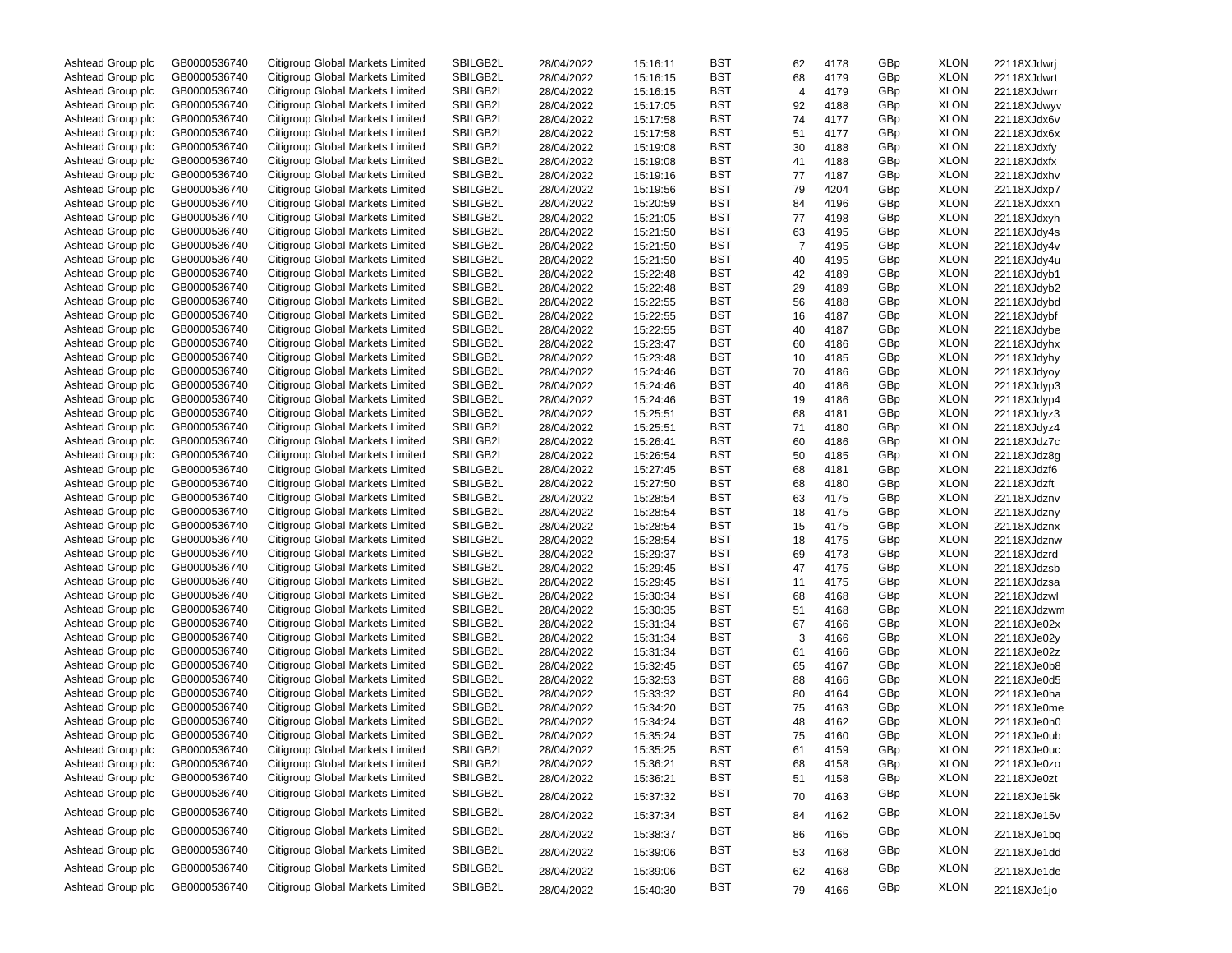| Ashtead Group plc | GB0000536740 | Citigroup Global Markets Limited        | SBILGB2L | 28/04/2022 | 15:40:30 | BST        | 79  | 4165 | GBp | <b>XLON</b> | 22118XJe1jp |
|-------------------|--------------|-----------------------------------------|----------|------------|----------|------------|-----|------|-----|-------------|-------------|
| Ashtead Group plc | GB0000536740 | <b>Citigroup Global Markets Limited</b> | SBILGB2L | 28/04/2022 | 15:41:22 | BST        | 92  | 4160 | GBp | <b>XLON</b> | 22118XJe1pq |
| Ashtead Group plc | GB0000536740 | Citigroup Global Markets Limited        | SBILGB2L | 28/04/2022 | 15:41:25 | <b>BST</b> | 33  | 4159 | GBp | <b>XLON</b> | 22118XJe1pz |
| Ashtead Group plc | GB0000536740 | Citigroup Global Markets Limited        | SBILGB2L | 28/04/2022 | 15:42:25 | <b>BST</b> | 88  | 4158 | GBp | <b>XLON</b> | 22118XJe1vg |
| Ashtead Group plc | GB0000536740 | Citigroup Global Markets Limited        | SBILGB2L | 28/04/2022 | 15:42:35 | <b>BST</b> | 10  | 4159 | GBp | <b>XLON</b> | 22118XJe1w3 |
| Ashtead Group plc | GB0000536740 | Citigroup Global Markets Limited        | SBILGB2L | 28/04/2022 | 15:42:35 | <b>BST</b> | 15  | 4159 | GBp | <b>XLON</b> | 22118XJe1w2 |
| Ashtead Group plc | GB0000536740 | Citigroup Global Markets Limited        | SBILGB2L | 28/04/2022 | 15:42:37 | BST        | 38  | 4159 | GBp | <b>XLON</b> | 22118XJe1wf |
| Ashtead Group plc | GB0000536740 | Citigroup Global Markets Limited        | SBILGB2L | 28/04/2022 | 15:43:16 | BST        | 51  | 4156 | GBp | <b>XLON</b> | 22118XJe1yx |
| Ashtead Group plc | GB0000536740 | Citigroup Global Markets Limited        | SBILGB2L | 28/04/2022 | 15:44:20 | BST        | 77  | 4154 | GBp | <b>XLON</b> | 22118XJe22j |
| Ashtead Group plc | GB0000536740 | Citigroup Global Markets Limited        | SBILGB2L | 28/04/2022 | 15:44:20 | BST        | 91  | 4154 | GBp | <b>XLON</b> | 22118XJe22k |
| Ashtead Group plc | GB0000536740 | Citigroup Global Markets Limited        | SBILGB2L | 28/04/2022 | 15:45:18 | BST        | 77  | 4154 | GBp | <b>XLON</b> | 22118XJe28g |
| Ashtead Group plc | GB0000536740 | Citigroup Global Markets Limited        | SBILGB2L | 28/04/2022 | 15:45:19 | BST        | 40  | 4153 | GBp | <b>XLON</b> | 22118XJe28h |
| Ashtead Group plc | GB0000536740 | Citigroup Global Markets Limited        | SBILGB2L | 28/04/2022 | 15:46:02 | BST        | 77  | 4153 | GBp | <b>XLON</b> | 22118XJe2c7 |
| Ashtead Group plc | GB0000536740 | Citigroup Global Markets Limited        | SBILGB2L | 28/04/2022 | 15:46:57 | BST        | 71  | 4153 | GBp | <b>XLON</b> | 22118XJe2if |
| Ashtead Group plc | GB0000536740 | Citigroup Global Markets Limited        | SBILGB2L | 28/04/2022 | 15:47:18 | BST        | 52  | 4155 | GBp | <b>XLON</b> | 22118XJe2jx |
| Ashtead Group plc | GB0000536740 | Citigroup Global Markets Limited        | SBILGB2L | 28/04/2022 | 15:47:48 | BST        | 35  | 4161 | GBp | <b>XLON</b> | 22118XJe2mo |
| Ashtead Group plc | GB0000536740 | Citigroup Global Markets Limited        | SBILGB2L | 28/04/2022 | 15:47:48 | <b>BST</b> | 6   | 4161 | GBp | <b>XLON</b> | 22118XJe2mp |
| Ashtead Group plc | GB0000536740 | Citigroup Global Markets Limited        | SBILGB2L | 28/04/2022 | 15:47:59 | BST        | 71  | 4161 | GBp | <b>XLON</b> | 22118XJe2o8 |
| Ashtead Group plc | GB0000536740 | Citigroup Global Markets Limited        | SBILGB2L | 28/04/2022 | 15:48:02 | <b>BST</b> | 10  | 4160 | GBp | <b>XLON</b> | 22118XJe2oj |
| Ashtead Group plc | GB0000536740 | Citigroup Global Markets Limited        | SBILGB2L | 28/04/2022 | 15:49:00 | BST        | 65  | 4157 | GBp | <b>XLON</b> | 22118XJe2tz |
| Ashtead Group plc | GB0000536740 | Citigroup Global Markets Limited        | SBILGB2L | 28/04/2022 | 15:49:00 | BST        | 61  | 4157 | GBp | <b>XLON</b> | 22118XJe2u0 |
| Ashtead Group plc | GB0000536740 | Citigroup Global Markets Limited        | SBILGB2L | 28/04/2022 | 15:49:48 | BST        | 59  | 4155 | GBp | <b>XLON</b> | 22118XJe2y5 |
| Ashtead Group plc | GB0000536740 | Citigroup Global Markets Limited        | SBILGB2L | 28/04/2022 | 15:51:20 | BST        | 1   | 4165 | GBp | <b>XLON</b> | 22118XJe35x |
| Ashtead Group plc | GB0000536740 | Citigroup Global Markets Limited        | SBILGB2L | 28/04/2022 | 15:51:20 | BST        | 90  | 4165 | GBp | <b>XLON</b> | 22118XJe35w |
| Ashtead Group plc | GB0000536740 | Citigroup Global Markets Limited        | SBILGB2L | 28/04/2022 | 15:51:20 | BST        | 22  | 4164 | GBp | <b>XLON</b> | 22118XJe35z |
| Ashtead Group plc | GB0000536740 | Citigroup Global Markets Limited        | SBILGB2L | 28/04/2022 | 15:51:20 | BST        | 39  | 4164 | GBp | <b>XLON</b> | 22118XJe35y |
| Ashtead Group plc | GB0000536740 | Citigroup Global Markets Limited        | SBILGB2L | 28/04/2022 | 15:51:21 | BST        | 62  | 4162 | GBp | <b>XLON</b> | 22118XJe362 |
| Ashtead Group plc | GB0000536740 | Citigroup Global Markets Limited        | SBILGB2L | 28/04/2022 | 15:51:52 | BST        | 45  | 4162 | GBp | <b>XLON</b> | 22118XJe385 |
| Ashtead Group plc | GB0000536740 | Citigroup Global Markets Limited        | SBILGB2L | 28/04/2022 | 15:52:53 | <b>BST</b> | 68  | 4158 | GBp | <b>XLON</b> | 22118XJe3en |
| Ashtead Group plc | GB0000536740 | Citigroup Global Markets Limited        | SBILGB2L | 28/04/2022 | 15:52:55 | <b>BST</b> | 66  | 4157 | GBp | <b>XLON</b> | 22118XJe3eo |
| Ashtead Group plc | GB0000536740 | Citigroup Global Markets Limited        | SBILGB2L | 28/04/2022 | 15:53:44 | <b>BST</b> | 51  | 4156 | GBp | <b>XLON</b> | 22118XJe3kl |
| Ashtead Group plc | GB0000536740 | Citigroup Global Markets Limited        | SBILGB2L | 28/04/2022 | 15:53:44 | BST        | 12  | 4156 | GBp | <b>XLON</b> | 22118XJe3kk |
| Ashtead Group plc | GB0000536740 | Citigroup Global Markets Limited        | SBILGB2L | 28/04/2022 | 15:53:44 | BST        | 27  | 4156 | GBp | <b>XLON</b> | 22118XJe3kj |
| Ashtead Group plc | GB0000536740 | Citigroup Global Markets Limited        | SBILGB2L | 28/04/2022 | 15:54:43 | BST        | 69  | 4158 | GBp | <b>XLON</b> | 22118XJe3pg |
| Ashtead Group plc | GB0000536740 | Citigroup Global Markets Limited        | SBILGB2L | 28/04/2022 | 15:54:43 | BST        | 53  | 4158 | GBp | <b>XLON</b> | 22118XJe3pi |
| Ashtead Group plc | GB0000536740 | Citigroup Global Markets Limited        | SBILGB2L | 28/04/2022 | 15:56:34 | BST        | 135 | 4166 | GBp | <b>XLON</b> | 22118XJe45q |
| Ashtead Group plc | GB0000536740 | Citigroup Global Markets Limited        | SBILGB2L | 28/04/2022 | 15:56:34 | BST        | 90  | 4165 | GBp | <b>XLON</b> | 22118XJe45r |
| Ashtead Group plc | GB0000536740 | Citigroup Global Markets Limited        | SBILGB2L | 28/04/2022 | 15:57:40 | <b>BST</b> | 74  | 4167 | GBp | <b>XLON</b> | 22118XJe4eo |
| Ashtead Group plc | GB0000536740 | Citigroup Global Markets Limited        | SBILGB2L | 28/04/2022 | 15:57:41 | <b>BST</b> | 61  | 4166 | GBp | <b>XLON</b> | 22118XJe4fm |
| Ashtead Group plc | GB0000536740 | Citigroup Global Markets Limited        | SBILGB2L | 28/04/2022 | 15:58:37 | <b>BST</b> | 16  | 4164 | GBp | <b>XLON</b> | 22118XJe4nm |
| Ashtead Group plc | GB0000536740 | Citigroup Global Markets Limited        | SBILGB2L | 28/04/2022 | 15:58:37 | <b>BST</b> | 46  | 4164 | GBp | <b>XLON</b> | 22118XJe4nl |
| Ashtead Group plc | GB0000536740 | Citigroup Global Markets Limited        | SBILGB2L | 28/04/2022 | 15:58:44 | <b>BST</b> | 55  | 4163 | GBp | <b>XLON</b> | 22118XJe4of |
| Ashtead Group plc | GB0000536740 | Citigroup Global Markets Limited        | SBILGB2L | 28/04/2022 | 15:59:45 | <b>BST</b> | 63  | 4167 | GBp | <b>XLON</b> | 22118XJe4wg |
| Ashtead Group plc | GB0000536740 | Citigroup Global Markets Limited        | SBILGB2L | 28/04/2022 | 16:00:11 | <b>BST</b> | 51  | 4167 | GBp | <b>XLON</b> | 22118XJe4z8 |
| Ashtead Group plc | GB0000536740 | Citigroup Global Markets Limited        | SBILGB2L | 28/04/2022 | 16:00:11 | <b>BST</b> | 28  | 4167 | GBp | <b>XLON</b> | 22118XJe4z9 |
|                   |              |                                         |          |            |          |            |     |      |     |             |             |